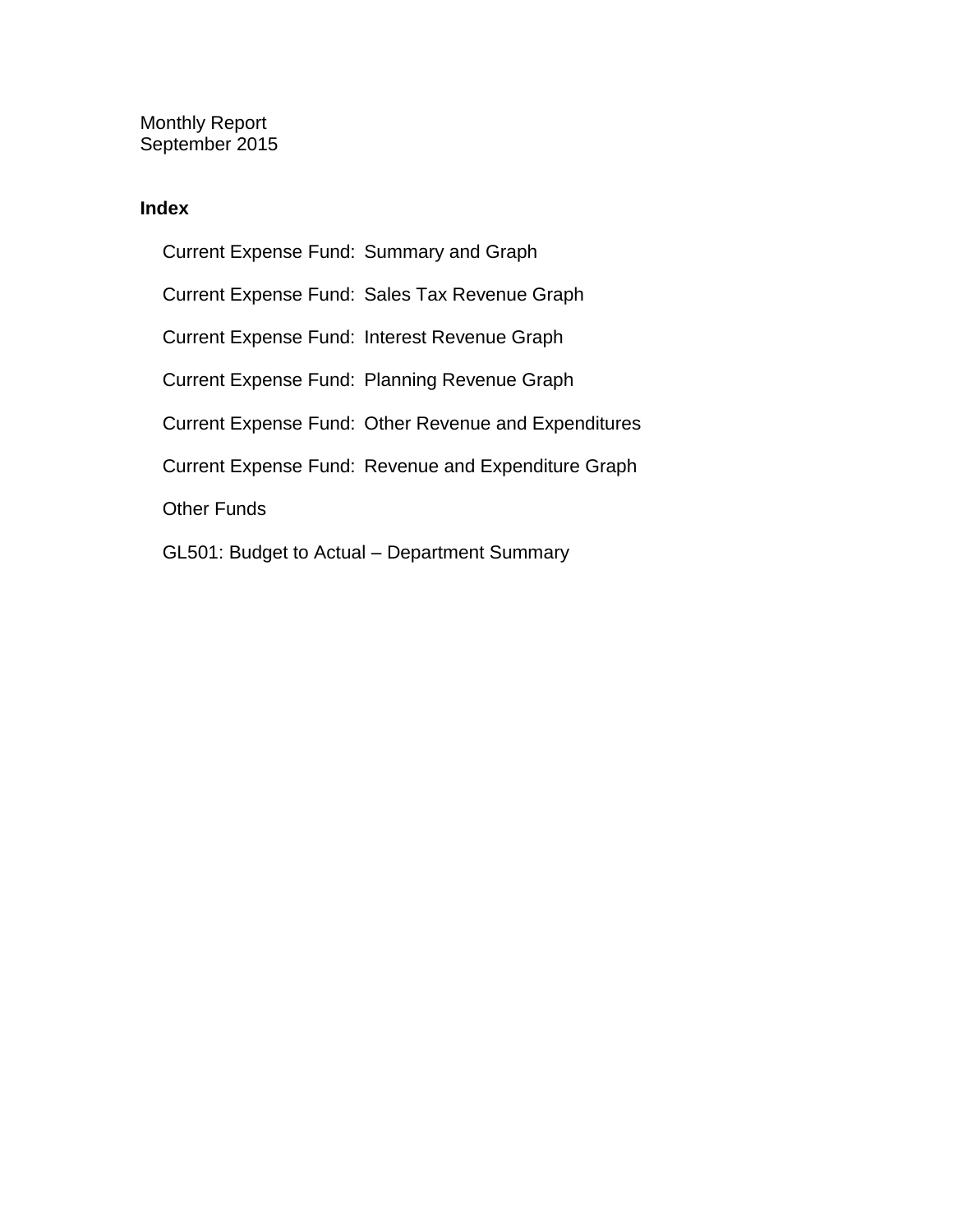# Island County **Monthly Report / SEPTEMBER 2015**

#### **CURRENT EXPENSE FUND Thousands (000's)**

|                            |                   | <b>Current Year</b>  |                                          |                       |                   | 2014                     |                                          |                       | 2013              |                      |                                          |                      |
|----------------------------|-------------------|----------------------|------------------------------------------|-----------------------|-------------------|--------------------------|------------------------------------------|-----------------------|-------------------|----------------------|------------------------------------------|----------------------|
|                            | Current<br>Actual | <b>YTD</b><br>Actual | <b>Budget</b><br>Net of Beg.<br>Fund Bal | % VS<br><b>Budget</b> | Current<br>Actual | <b>YTD</b><br>Actual     | <b>Budget</b><br>Net of Beg.<br>Fund Bal | % VS<br><b>Budget</b> | Current<br>Actual | <b>YTD</b><br>Actual | <b>Budget</b><br>Net of Beg.<br>Fund Bal | %VS<br><b>Budget</b> |
| Revenue                    |                   |                      |                                          |                       |                   |                          |                                          |                       |                   |                      |                                          |                      |
| Property Tax               | 156               | 4,599                | 7.786                                    | 59%                   | 129               | 4.250                    | 7,482                                    | 57%                   | 231               | 4.375                | 7,291                                    | 60%                  |
| Sales Tax                  |                   | 3,040                | 5,157                                    | 59%                   | 465               | 3,586                    | 4,484                                    | 80%                   | 437               | 3.319                | 4,052                                    | 82%                  |
| Planning and Community     | 172               | 1,422                | 1,830                                    | 78%                   | 157               | 1,363                    | 1,456                                    | 94%                   | 115               | 1.096                | 1,363                                    | 80%                  |
| Interest - Investment      | 65                | 441                  | 552                                      | 80%                   | 46                | 400                      | 552                                      | 72%                   | 44                | 427                  | 302                                      | 141%                 |
| Gain/Loss on Investment    | 34                | 54                   | $\blacksquare$                           |                       | $\blacksquare$    | 20                       | ÷.                                       |                       | $\blacksquare$    | (14)                 | $\mathbf{r}$                             |                      |
| Other                      | 716               | 4,777                | 6.585                                    | 73%                   | 474               | 4.346                    | 6.402                                    | 68%                   | 488               | 4.809                | 5.427                                    | 89%                  |
| Subtotal                   | 1.143             | 14,333               | 21,910                                   | 65%                   | 1,271             | 13,965                   | 20,376                                   | 69%                   | 1,315             | 14.012               | 18,435                                   | 76%                  |
| Intergovernmental (Grants) | 50                | 886                  | 1.034                                    | 86%                   | 37                | 587                      | 951                                      | 62%                   | 26                | 637                  | 981                                      | 65%                  |
| Total                      | 1.193             | 15,219               | 22.944                                   | 66%                   | 1.308             | 14.552                   | 21,327                                   | 68%                   | 1,341             | 14.649               | 19.416                                   | 75%                  |
| Interfund Transfers-In     | $\blacksquare$    | 2,958                | 2.958                                    | 100%                  | $\blacksquare$    | 2,703                    | 2.714                                    | 100%                  | $\blacksquare$    | 2,357                | 2,367                                    | 100%                 |
| Use of Beg Fund Balance    |                   |                      | 669                                      | 0%                    | $\blacksquare$    | $\overline{\phantom{0}}$ | 1.700                                    | 0%                    | $\blacksquare$    | $\blacksquare$       | 1,219                                    | $0\%$                |
| <b>Total Revenue</b>       | 1,193             | 18,177               | 26,571                                   | 68%                   | 1,308             | 17,255                   | 25,741                                   | 67%                   | 1,341             | 17,006               | 23,002                                   | 74%                  |
| Salaries & Benefits        | 1,346             | 11,800               | 18,141                                   | 65%                   | 1,251             | 11.580                   | 17,515                                   | 66%                   | 1,225             | 10,995               | 15,612                                   | 70%                  |
| Services & Supplies        | 607               | 4,282                | 6,302                                    | 68%                   | 534               | 4,175                    | 6,057                                    | 69%                   | 480               | 4,019                | 5,607                                    | 72%                  |
| Capital                    | 4                 | 252                  | 523                                      | 48%                   |                   | 152                      | 362                                      | 42%                   | 19                | 184                  | 604                                      | 30%                  |
| <b>Expenditures</b>        | 1,957             | 16,334               | 24,966                                   | 65%                   | 1,785             | 15,907                   | 23,934                                   | 66%                   | 1,724             | 15,198               | 21,823                                   | 70%                  |
| Interfund Transfers-Out    |                   | 1,604                | 1,604                                    | 100%                  | $\blacksquare$    | 1,767                    | 1,807                                    | 98%                   |                   | 1,130                | 1,179                                    | 96%                  |
|                            |                   |                      |                                          |                       |                   |                          |                                          |                       |                   |                      |                                          |                      |
| <b>Total Expenditures</b>  | 1.957             | 17,938               | 26,570                                   | 68%                   | 1.785             | 17.674                   | 25.741                                   | 69%                   | 1.724             | 16.328               | 23,002                                   | 71%                  |
| <b>Net Current Expense</b> | (764)             | 239                  | $\mathbf{1}$                             |                       | (477)             | (419)                    | 0                                        |                       | (383)             | 678                  | 0                                        |                      |





September is 9/12th OR APROX.75% OF THE TOTAL YEAR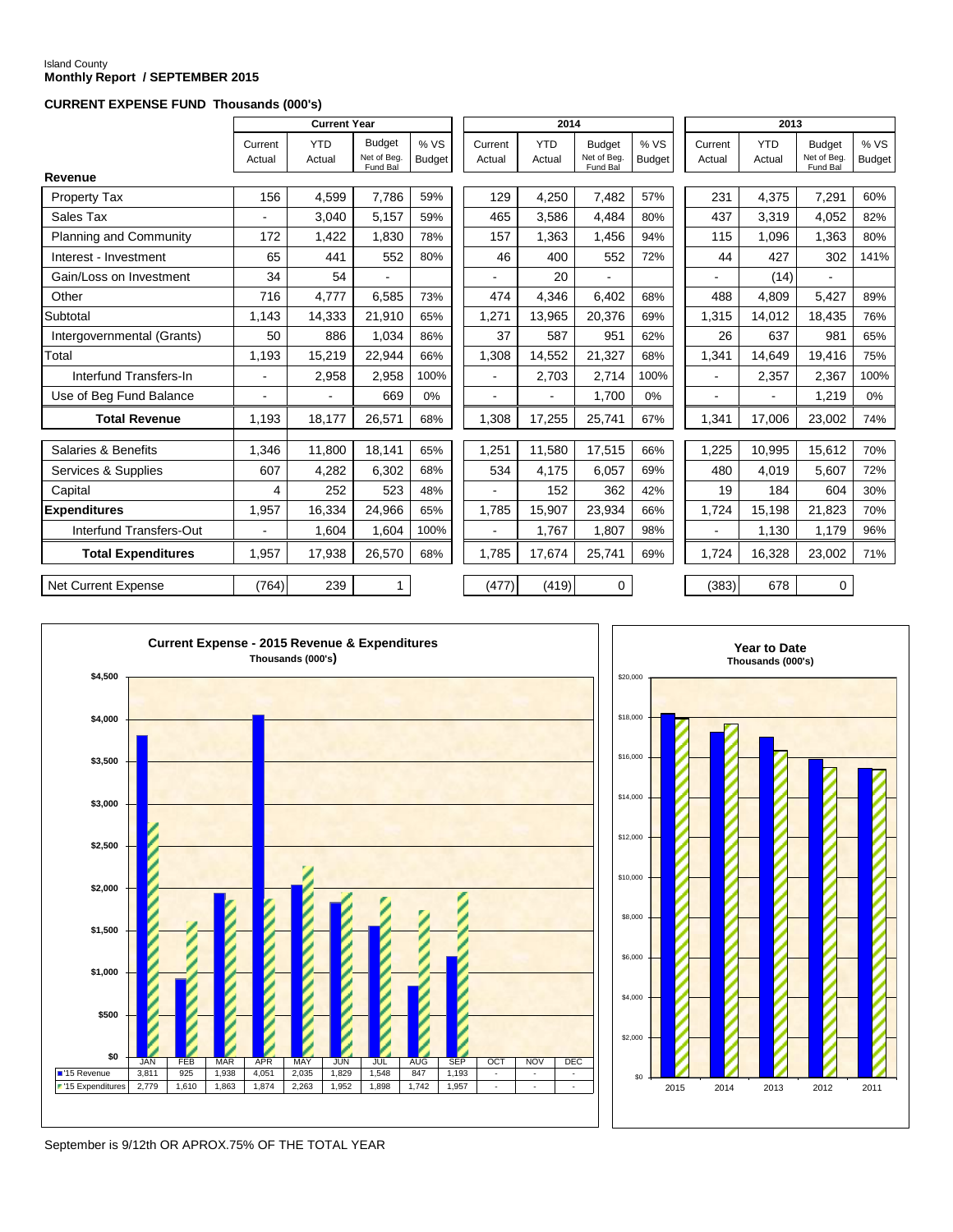

### **2015 Sales Tax Revenue - Current Expense Fund**

**Year to Date**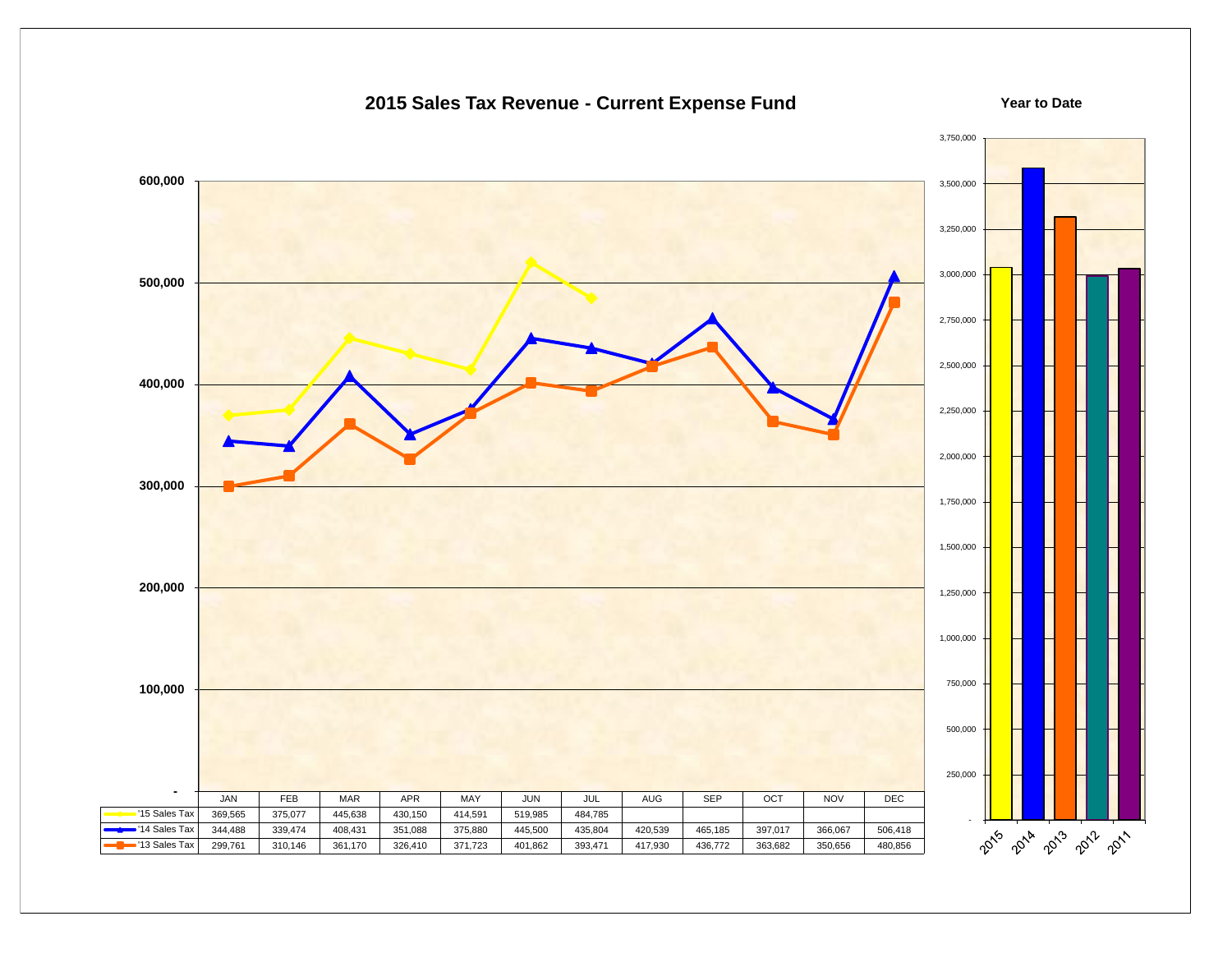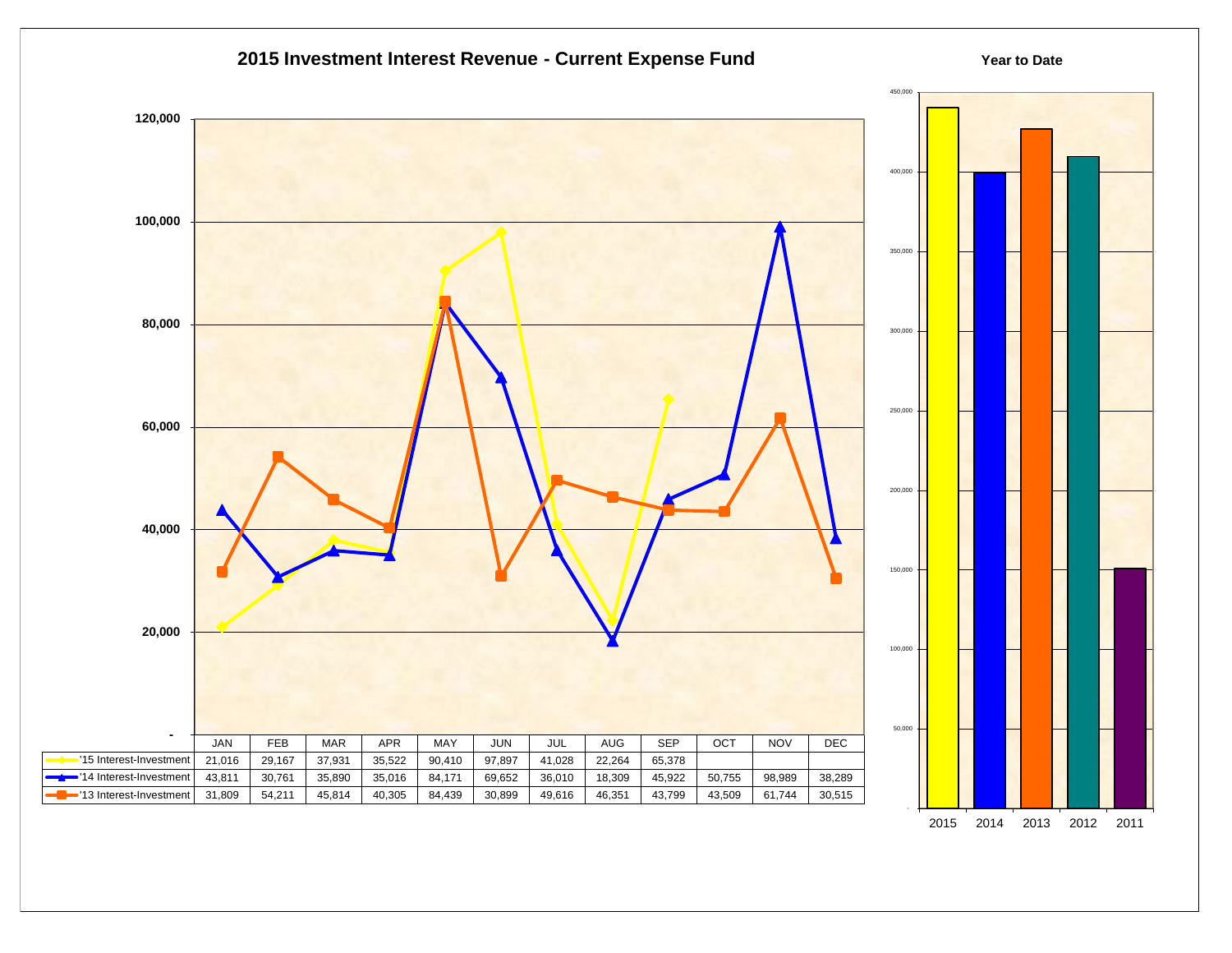

2015 2014 2013 2012 2011

-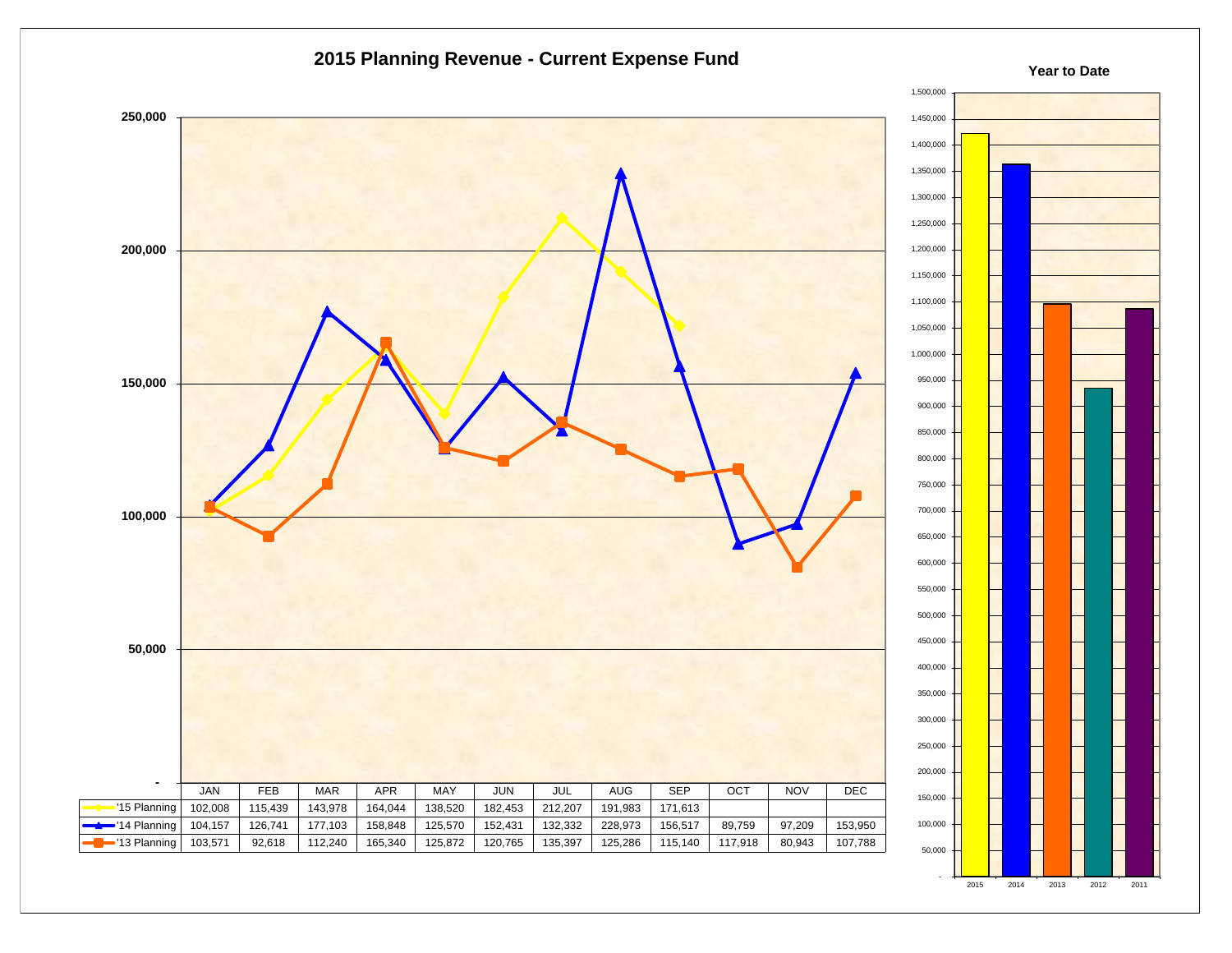### By Department

### **Other Revenue**

| <b>Year to Date</b>               | <b>ACTUAL</b> | <b>BUDGET</b> | Year to Date % |
|-----------------------------------|---------------|---------------|----------------|
| Auditor                           | 491,402       | 558,461       | 88.0%          |
| <b>Clerk</b>                      | 246,077       | 363,000       | 67.8%          |
| <b>District Court</b>             | 736,373       | 1,020,900     | 72.1%          |
| <b>Sheriff</b>                    | 709,226       | 621,228       | 114.2%         |
| <b>Sales Tax Criminal Justice</b> | 371,255       | 645,000       | 57.6%          |
| Cable Tax                         | 0             | 540,000       | 0.0%           |
| <b>Prop Tax Penalty</b>           | 342,198       | 383,000       | 89.3%          |
| Prop Tax Interest                 | 504,791       | 650,000       | 77.7%          |
| <b>State Sh Rev PUD</b>           | 137,550       | 134,000       | 102.6%         |
| <b>County Assistance</b>          | 464,173       | 448,000       | 103.6%         |
| <b>Criminal Justice</b>           | 256,220       | 467,000       | 54.9%          |
| Liquor Tax                        | 182,383       | 240,000       | 76.0%          |
| Other                             | 335,396       | 513,912       | 65.3%          |
| <b>Total Other Revenue</b>        | 4,777,044     | 6,584,501     | 72.55%         |

### **Expenditures**

| <b>Year to Date</b>         | <b>ACTUAL</b> | <b>BUDGET</b> | Year to Date % |
|-----------------------------|---------------|---------------|----------------|
| Assessor                    | 707,941       | 1,159,497     | 61.1%          |
| Auditor                     | 582,721       | 894,015       | 65.2%          |
| <b>Budget</b>               | 46,894        | 68,821        | 68.1%          |
| <b>Central Services</b>     | 875,528       | 1,882,849     | 46.5%          |
| <b>Clerk</b>                | 327,550       | 535,644       | 61.2%          |
| Commissioners               | 409,307       | 639,073       | 64.0%          |
| Coroner                     | 189,055       | 275,230       | 68.7%          |
| <b>District Court</b>       | 774,187       | 1,189,006     | 65.1%          |
| <b>Emergency Management</b> | 153,323       | 208,405       | 73.6%          |
| <b>Facilities</b>           | 764,920       | 1,220,735     | 62.7%          |
| <b>GSA</b>                  | 800,969       | 1,195,646     | 67.0%          |
| <b>Human Resources</b>      | 252,534       | 443,045       | 57.0%          |
| <b>Human Services</b>       | 90,265        | 152,435       | 59.2%          |
| Miscellaneous               | 193,994       | 245,779       | 78.9%          |
| Parks                       | 239,448       | 311,649       | 76.8%          |
| Planning                    | 1,310,917     | 1,944,525     | 67.4%          |
| Prosecutor                  | 1,021,627     | 1,545,146     | 66.1%          |
| <b>Sheriff</b>              | 6,075,609     | 8,367,044     | 72.6%          |
| <b>Superior Court</b>       | 753,042       | 1,199,876     | 62.8%          |
| <b>Treasurer</b>            | 409,347       | 644,197       | 63.5%          |
| Non Departmental            | 354,966       | 844,373       | 42.0%          |
| <b>Total Expenditures</b>   | 16,334,144    | 24,966,990    | 65.42%         |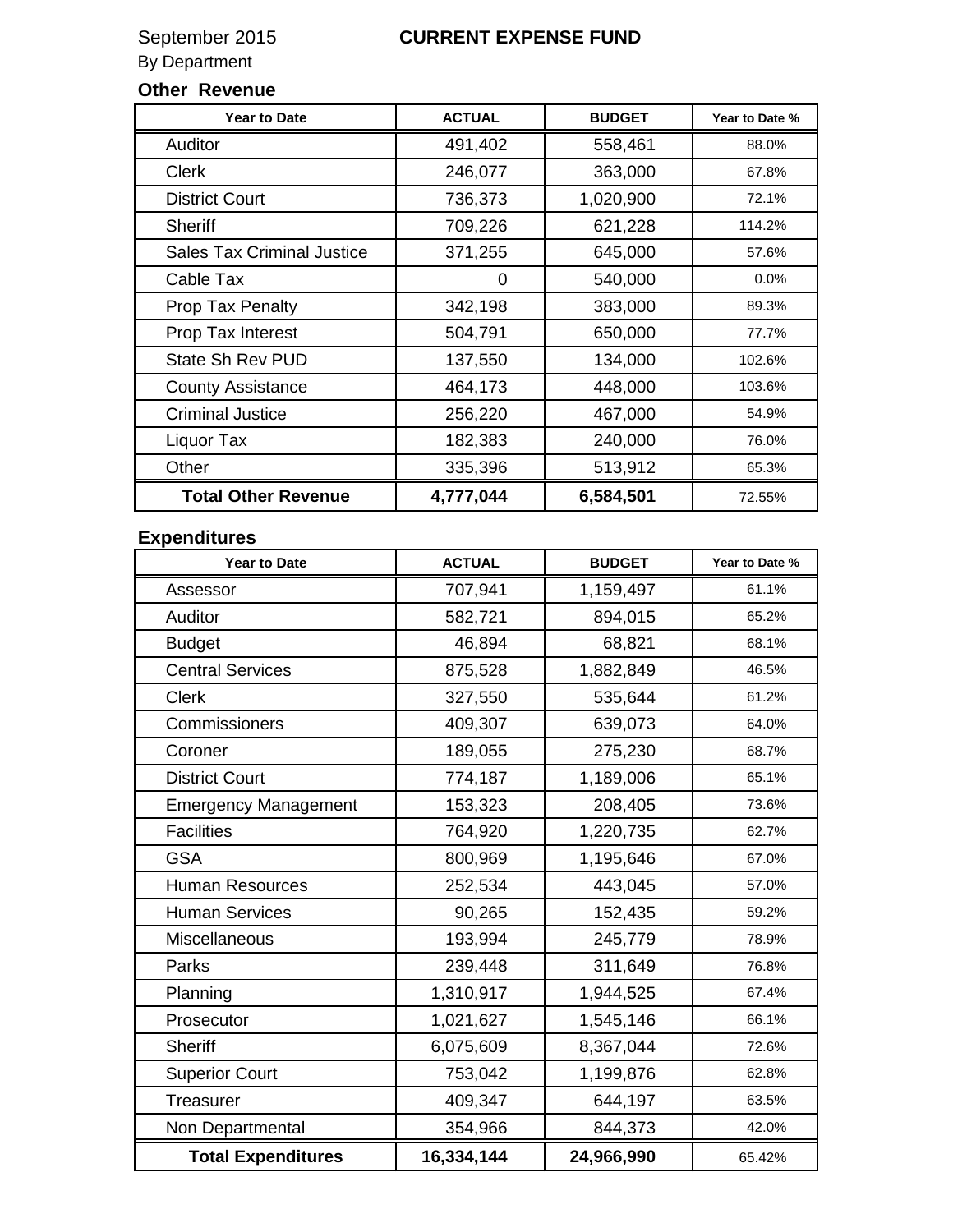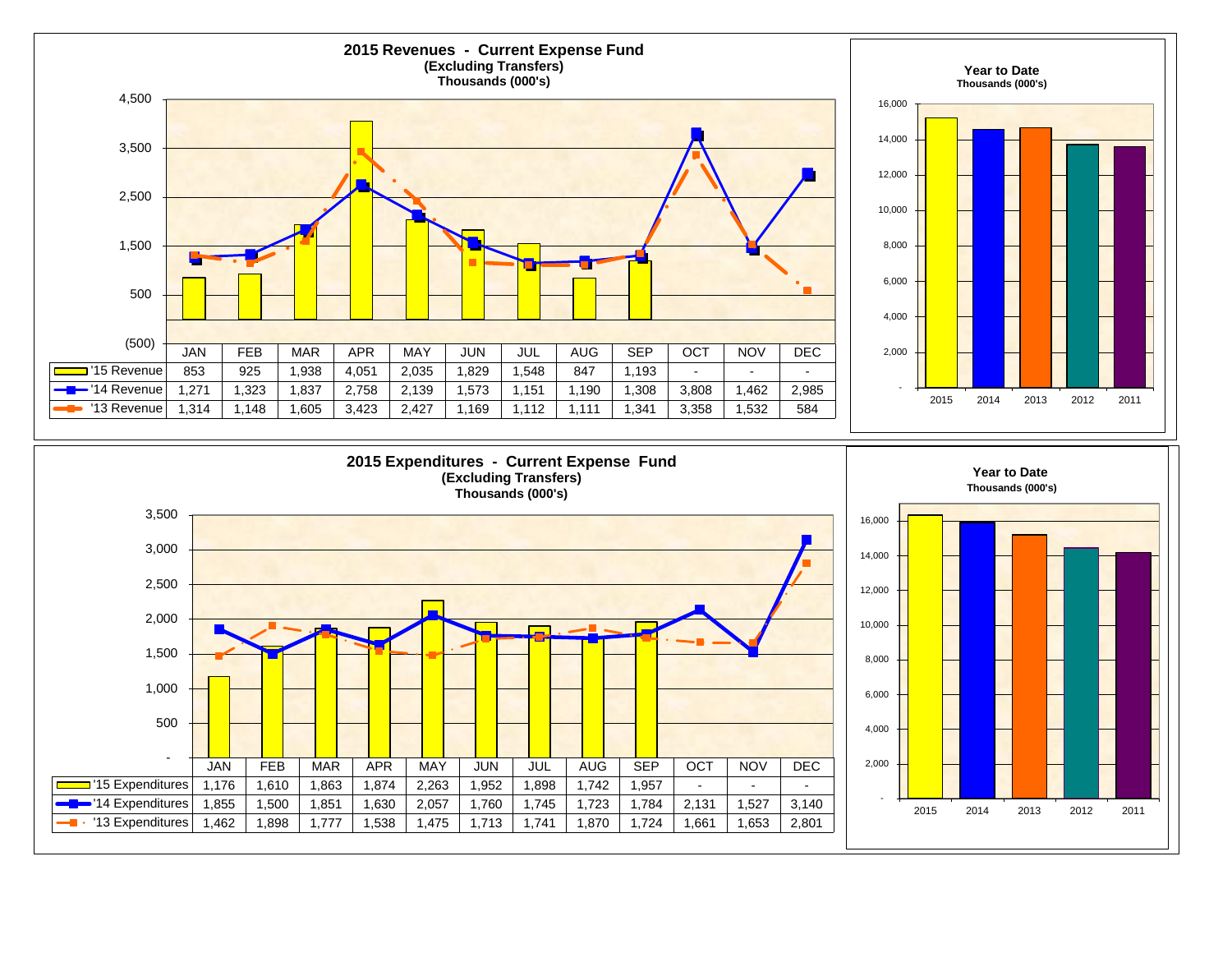### September 2015 **OTHER FUNDS**

**Revenue**

| Year to Date                | <b>Actual Transfers</b> | <b>Actual Revenue</b><br>(Excludes Transfers) | <b>Budget</b><br>(Excludes Transfers) | Year to Date<br>% |
|-----------------------------|-------------------------|-----------------------------------------------|---------------------------------------|-------------------|
| <b>Clean Water Utility</b>  |                         | 929,734                                       | 1,460,000                             | 63.7%             |
| <b>Conservation Futures</b> |                         | 416,228                                       | 831,370                               | 50.1%             |
| Health Funds                | 492,667                 | 2,239,478                                     | 3,412,529                             | 65.6%             |
| Human Services Funds        | 393,486                 | 1,949,386                                     | 4,130,844                             | 47.2%             |
| Juvenile Detention Facility | 300,000                 | 540,916                                       | 900,690                               | 60.1%             |
| <b>Public Works Funds</b>   | 902,322                 | 13,771,638                                    | 23,048,272                            | 59.8%             |
| <b>REET 1 &amp; 2</b>       |                         | 2,086,243                                     | 2,751,945                             | 75.8%             |
| Solid Waste                 |                         | 5,156,044                                     | 6,176,559                             | 83.5%             |
| <b>Extension Services</b>   | 128,411                 | 104,318                                       | 245,511                               | 42.5%             |
| Insurance Reserve           |                         | 610,741                                       | 892,583                               | 68.4%             |
| <b>Motor Pool</b>           | 482,071                 | 17,236                                        | 12,070                                | 142.8%            |
| Miscellaneous               | 181,784                 | 1,781,367                                     | 3,343,176                             | 53.3%             |

### **Expenditures**

| Year to Date                | <b>Actual Transfers</b> | <b>Actual Expenditures</b><br>(Excludes Transfers) | <b>Budget</b><br>(Excludes Transfers) | Year to Date<br>% |
|-----------------------------|-------------------------|----------------------------------------------------|---------------------------------------|-------------------|
| <b>Clean Water Utility</b>  | 70,510                  | 424.569                                            | 1,389,490                             | 30.6%             |
| <b>Conservation Futures</b> |                         | 17,776                                             | 831,370                               | 2.1%              |
| <b>Health Funds</b>         | 155,202                 | 2,319,627                                          | 3,744,994                             | 61.9%             |
| Human Services Funds        | 452,759                 | 2,152,041                                          | 4,089,901                             | 52.6%             |
| Juvenile Detention Facility | 61,287                  | 753,306                                            | 1,139,403                             | 66.1%             |
| <b>Public Works Funds</b>   | 1,995,672               | 11,335,108                                         | 21,954,922                            | 51.6%             |
| <b>REET 1 &amp; 2</b>       | 864,247                 | 369,441                                            | 1,887,698                             | 19.6%             |
| Solid Waste                 | 422,823                 | 4,079,760                                          | 5,753,736                             | 70.9%             |
| <b>Extension Services</b>   |                         | 194,290                                            | 373,922                               | 52.0%             |
| Insurance Reserve           | 33,617                  | 779,258                                            | 834,136                               | 93.4%             |
| Motor Pool                  | 31,241                  | 257,088                                            | 474,400                               | 54.2%             |
| Miscellaneous               | 147,556                 | 1,753,511                                          | 3,377,404                             | 51.9%             |

#### **Grouped Funds**

| Health Funds [Public Health Pooling, Natural Resources, Water Quality (104,165,149)]                                                                                                                                                                                                                                                                                                                 |
|------------------------------------------------------------------------------------------------------------------------------------------------------------------------------------------------------------------------------------------------------------------------------------------------------------------------------------------------------------------------------------------------------|
| Human Services Funds [Housing, Homeless Housing, Veterans, Mental Health, Developmental Disabilities, Alcohol Abuse,<br>Therapeutic Sales Tax, Admin (105,106,107,113,114,123,126,129)                                                                                                                                                                                                               |
| Public Works Funds [Road, Paths & Trails, Admin, Storm & Surface Water, Capital Drainage, Equipment Rental & Revolving<br>(101,137,139,144,321,501,119,410)                                                                                                                                                                                                                                          |
| Miscellaneous [Law Library, Elections, Fire Permit, Treasurer & Auditor O&M, Rural County Sales Tax, 2% Hotel/Motel Public<br>Facilities, CASA, Drug Seizure, Anti Profiteering, Enhanced 911, Family Resource Centers, Joint Tourism, Federal Asset<br>Fortfeiture, Trial Court Improvement, Historic Preservation<br>(103,111,115,116,118,121,124,130,131,133,136,140,141,142,143,146,147,157,180) |
|                                                                                                                                                                                                                                                                                                                                                                                                      |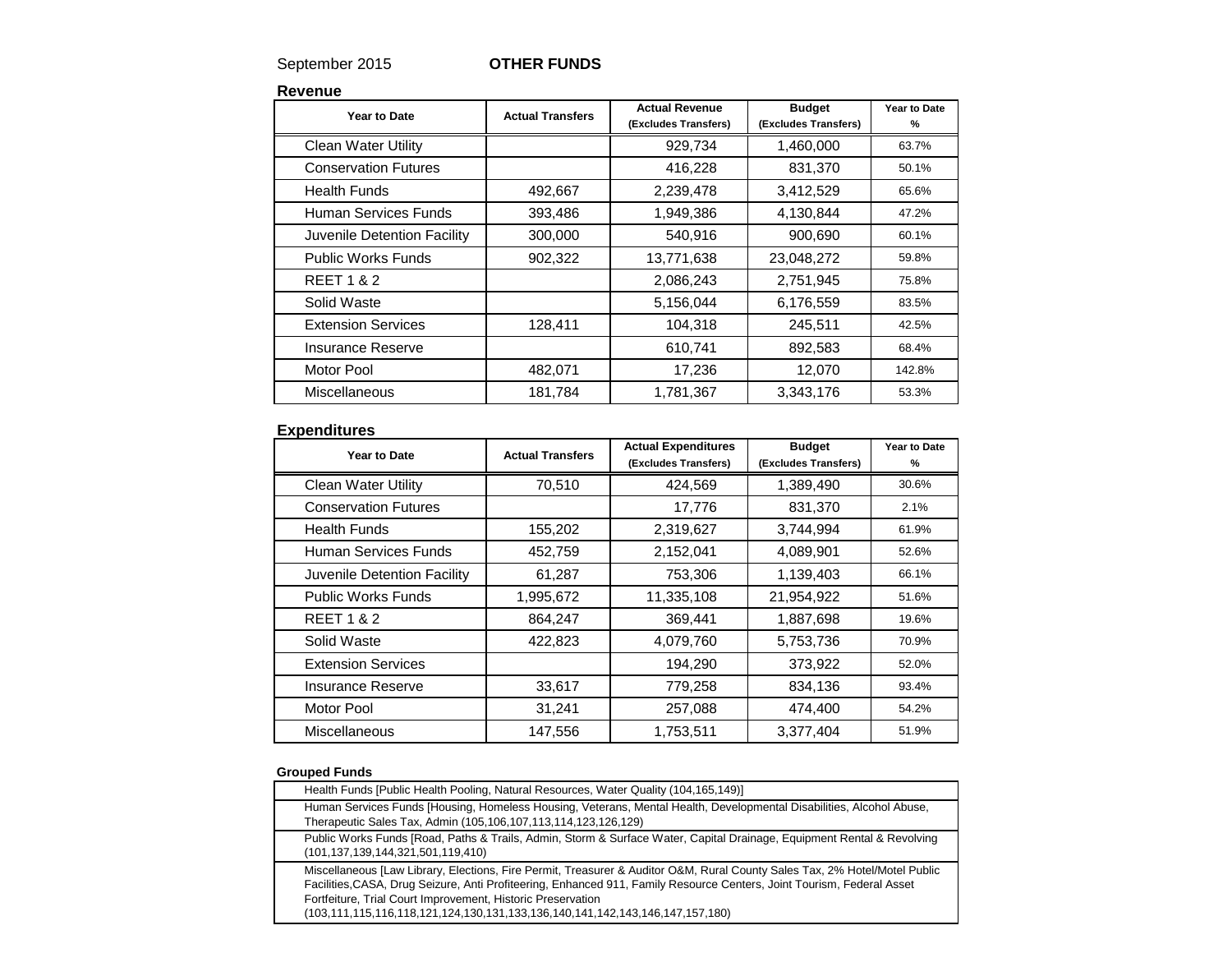|                                                       |                |               | <b>Report Date: 09/30/2015</b> |                |                       |
|-------------------------------------------------------|----------------|---------------|--------------------------------|----------------|-----------------------|
| <b>Group - Description</b>                            | <b>Budget</b>  | <b>Actual</b> | <b>Encumbrance</b>             | <b>Balance</b> | Percent<br><b>YTD</b> |
| Dept: 11 PUBLIC WORKS                                 |                |               |                                |                |                       |
| Revenue                                               |                |               |                                |                |                       |
| 34 CHARGES FOR GOODS & SERVICES                       | 20,826.00      | 26,561.01     | 0.00                           | (5,735.01)     | 127.53                |
| <b>36 MISCELLANEOUS REVENUES</b>                      | 5,600.00       | 6,753.70      | 0.00                           | (1,153.70)     | 120.60                |
| 39 OTHER FINANCING SOURCES                            | 283,947.00     | 283,947.00    | 0.00                           | 0.00           | 100.00                |
| <b>Revenue Total:</b>                                 | 310,373.00     | 317,261.71    | 0.00                           | (6,888.71)     | 102.21                |
| <b>Expenditures</b>                                   |                |               |                                |                |                       |
| 10 SALARIES                                           | 163,487.00     | 117,841.90    | 0.00                           | 45,645.10      | 72.08                 |
| 15 BENEFITS                                           | 87,240.00      | 55,097.63     | 0.00                           | 32,142.37      | 63.15                 |
| 20 MAINTENANCE & OPERATIONS                           | 58,882.00      | 57,758.52     | 0.00                           | 1,123.48       | 98.09                 |
| <b>30 INTERGOVERNMENT</b>                             | 1,040.00       | 7,566.76      | 0.00                           | (6,526.76)     | 727.57                |
| 50 INTERDEPT & TRANSFERS                              | 1,000.00       | 1,183.68      | 0.00                           | (183.68)       | 118.36                |
| <b>Expenditure Total:</b>                             | 311,649.00     | 239,448.49    | 0.00                           | 72,200.51      | 76.83                 |
| <b>Dept Total:</b>                                    | (1,276.00)     | 77,813.22     | 0.00                           | (79,089.22)    |                       |
| <b>Dept: 13 HUMAN SERVICES</b><br><b>Expenditures</b> |                |               |                                |                |                       |
| 20 MAINTENANCE & OPERATIONS                           | 152,435.00     | 90,264.74     | 0.00                           | 62,170.26      | 59.21                 |
| 50 INTERDEPT & TRANSFERS                              | 6,010.00       | 6,010.00      | 0.00                           | 0.00           | 100.00                |
| <b>Expenditure Total:</b>                             | 158,445.00     | 96,274.74     | 0.00                           | 62,170.26      | 60.76                 |
| <b>Dept Total:</b>                                    | (158, 445.00)  | (96, 274.74)  | 0.00                           | (62, 170.26)   |                       |
| Dept: 20 ASSESSOR<br><b>Revenue</b>                   |                |               |                                |                |                       |
| 34 CHARGES FOR GOODS & SERVICES                       | 21,375.00      | 22,774.15     | 0.00                           | (1,399.15)     | 106.54                |
| <b>36 MISCELLANEOUS REVENUES</b>                      | 0.00           | 185.00        | 0.00                           | (185.00)       | 0.00                  |
| <b>Revenue Total:</b>                                 | 21,375.00      | 22,959.15     | 0.00                           | (1,584.15)     | 107.41                |
| <b>Expenditures</b>                                   |                |               |                                |                |                       |
| 10 SALARIES                                           | 740,298.00     | 467,204.68    | 0.00                           | 273,093.32     | 63.11                 |
| 15 BENEFITS                                           | 315,199.00     | 182,188.00    | 0.00                           | 133,011.00     | 57.80                 |
| 20 MAINTENANCE & OPERATIONS                           | 104,000.00     | 58,548.42     | 0.00                           | 45,451.58      | 56.29                 |
| <b>Expenditure Total:</b>                             | 1,159,497.00   | 707,941.10    | 0.00                           | 451,555.90     | 61.05                 |
| <b>Dept Total:</b>                                    | (1,138,122.00) | (684, 981.95) | 0.00                           | (453, 140.05)  |                       |
| Dept: 21 AUDITOR<br>Revenue                           |                |               |                                |                |                       |
| 32 LICENSES & PERMITS                                 | 5,000.00       | 3,654.00      | 0.00                           | 1,346.00       | 73.08                 |
| 34 CHARGES FOR GOODS & SERVICES                       | 552,361.00     | 486,757.07    | 0.00                           | 65,603.93      | 88.12                 |
| <b>36 MISCELLANEOUS REVENUES</b>                      | 1,100.00       | 991.31        | 0.00                           | 108.69         | 90.11                 |
| <b>Revenue Total:</b>                                 | 558,461.00     | 491,402.38    | 0.00                           | 67,058.62      | 87.99                 |
| <b>Expenditures</b>                                   |                |               |                                |                |                       |
| 10 SALARIES                                           | 575,993.00     | 371,139.60    | 0.00                           | 204,853.40     | 64.43                 |
| 15 BENEFITS                                           | 241,870.00     | 135,448.60    | 0.00                           | 106,421.40     | 56.00                 |
| 20 MAINTENANCE & OPERATIONS                           | 76,152.00      | 76,132.67     | 0.00                           | 19.33          | 99.97                 |
| <b>Expenditure Total:</b>                             | 894,015.00     | 582,720.87    | 0.00                           | 311,294.13     | 65.18                 |
| <b>Dept Total:</b>                                    | (335, 554.00)  | (91, 318.49)  | 0.00                           | (244, 235.51)  |                       |

#### **Dept: 24 CLERK**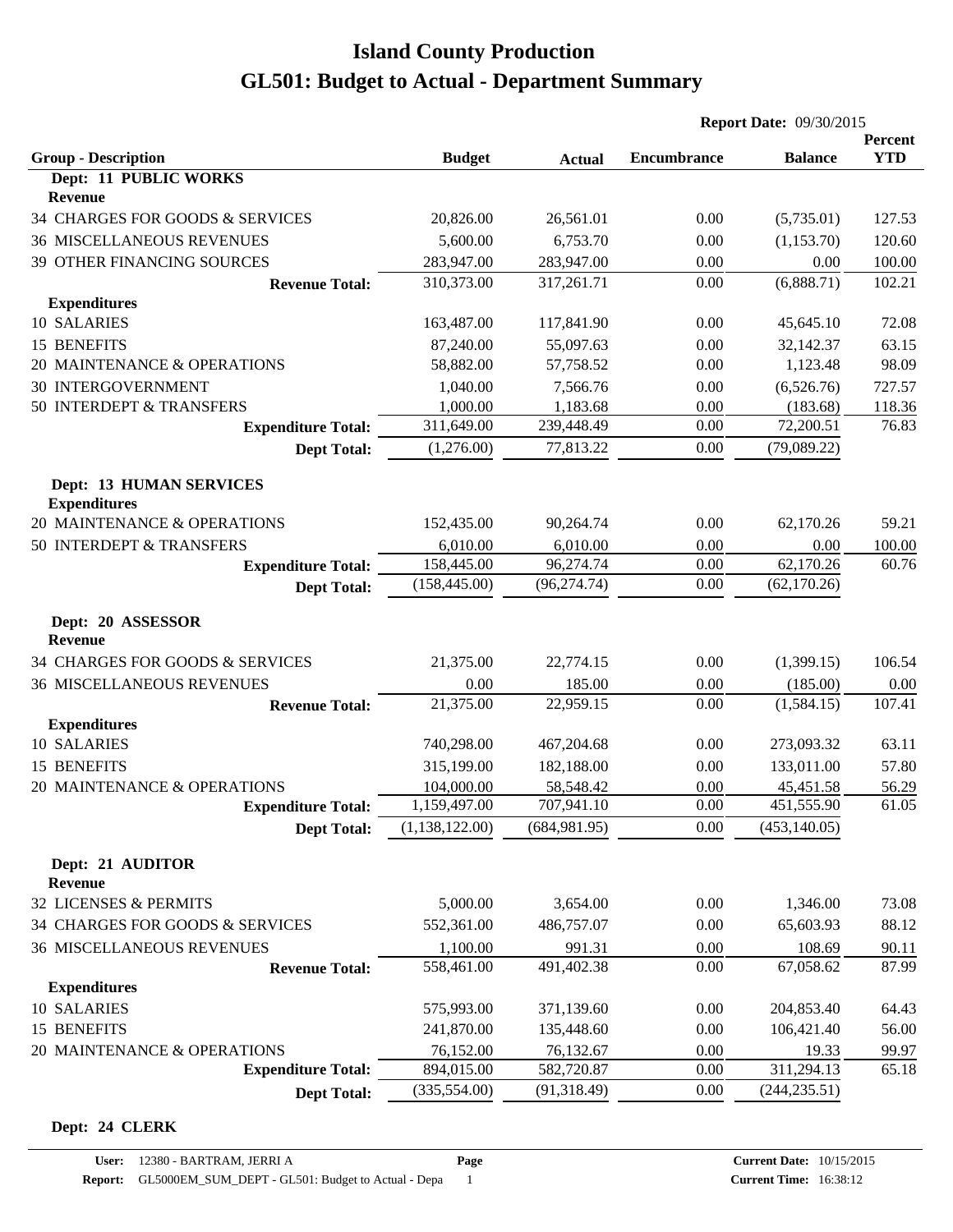| Percent<br><b>YTD</b><br><b>Encumbrance</b><br><b>Group - Description</b><br><b>Budget</b><br><b>Balance</b><br><b>Actual</b><br><b>Revenue</b><br>33 INTERGOVERMENTAL REVENUES<br>55,100.00<br>51,553.75<br>0.00<br>3,546.25<br>93.56<br>34 CHARGES FOR GOODS & SERVICES<br>262,000.00<br>174,190.22<br>0.00<br>87,809.78<br>66.48<br>58.96<br><b>35 FINES &amp; PENALTIES</b><br>35,253.26<br>85,900.00<br>50,646.74<br>0.00<br><b>36 MISCELLANEOUS REVENUES</b><br>53.67<br>12,000.00<br>6,441.43<br>0.00<br>5,558.57<br>9,000.00<br>9,000.00<br>0.00<br>0.00<br>100.00<br>39 OTHER FINANCING SOURCES<br><b>Revenue Total:</b><br>132,167.86<br>424,000.00<br>291,832.14<br>0.00<br>68.82<br><b>Expenditures</b><br>10 SALARIES<br>365,631.00<br>64.18<br>234,680.06<br>0.00<br>130,950.94<br>15 BENEFITS<br>58.96<br>131,013.00<br>77,257.11<br>0.00<br>53,755.89<br>20 MAINTENANCE & OPERATIONS<br>39,000.00<br>15,612.77<br>0.00<br>23,387.23<br>40.03<br>535,644.00<br>327,549.94<br>0.00<br>61.15<br>208,094.06<br><b>Expenditure Total:</b><br>(111, 644.00)<br>(35,717.80)<br>0.00<br>(75, 926.20)<br><b>Dept Total:</b><br>Dept: 25 COMMISSIONERS<br><b>Revenue</b><br><b>36 MISCELLANEOUS REVENUES</b><br>0.00<br>50.00<br>0.00<br>(50.00)<br>0.00<br><b>Revenue Total:</b><br>0.00<br>0.00<br>0.00<br>50.00<br>(50.00)<br><b>Expenditures</b><br>10 SALARIES<br>0.00<br>68.43<br>417,413.00<br>285,669.37<br>131,743.63<br>15 BENEFITS<br>163,360.00<br>92,628.73<br>0.00<br>70,731.27<br>56.70<br>58,300.00<br>48.89<br>20 MAINTENANCE & OPERATIONS<br>28,508.68<br>0.00<br>29,791.32<br><b>30 INTERGOVERNMENT</b><br>0.00<br>2,500.00<br>0.00<br>(2,500.00)<br>0.00<br>639,073.00<br>409,306.78<br>0.00<br>229,766.22<br>64.04<br><b>Expenditure Total:</b><br>(639,073.00)<br>(409, 256.78)<br>(229, 816.22)<br>0.00<br><b>Dept Total:</b><br><b>Dept: 26 CENTRAL SERVICES</b><br><b>Revenue</b><br><b>36 MISCELLANEOUS REVENUES</b><br>0.00<br>0.00<br>0.00<br>0.00<br>0.00<br>0.00<br>0.00<br>0.00<br>0.00<br>0.00<br><b>Revenue Total:</b><br><b>Expenditures</b><br>10 SALARIES<br>522,880.00<br>291,358.74<br>0.00<br>55.72<br>231,521.26<br>15 BENEFITS<br>230,224.00<br>126,770.19<br>0.00<br>103,453.81<br>55.06<br>20 MAINTENANCE & OPERATIONS<br>640,835.00<br>323,372.37<br>0.00<br>317,462.63<br>50.46<br><b>40 CAPITAL</b><br>417,300.00<br>105,510.90<br>311,789.10<br>25.28<br>0.00<br>50 INTERDEPT & TRANSFERS<br>71,610.00<br>28,515.66<br>0.00<br>39.82<br>43,094.34<br><b>Expenditure Total:</b><br>1,882,849.00<br>875,527.86<br>0.00<br>1,007,321.14<br>46.50<br>(1,882,849.00)<br>(1,007,321.14)<br>(875, 527.86)<br>0.00<br><b>Dept Total:</b><br>Dept: 27 CORONER<br><b>Revenue</b><br>33 INTERGOVERMENTAL REVENUES<br>20,000.00<br>0.00<br>2,737.20<br>17,262.80<br>86.31<br>20,000.00<br>17,262.80<br>0.00<br>86.31<br>2,737.20<br><b>Revenue Total:</b><br><b>Expenditures</b><br>118,750.00<br>84,342.36<br>0.00<br>34,407.64<br>71.02<br>54,480.00<br>0.00<br>21,181.75<br>33,298.25<br>61.12<br>20 MAINTENANCE & OPERATIONS<br>102,000.00<br>71,414.76<br>0.00<br>30,585.24<br>70.01<br>0.00<br>275,230.00<br>189,055.37<br>86,174.63<br>68.68<br><b>Expenditure Total:</b> |                    |  | <b>Report Date: 09/30/2015</b> |  |  |
|---------------------------------------------------------------------------------------------------------------------------------------------------------------------------------------------------------------------------------------------------------------------------------------------------------------------------------------------------------------------------------------------------------------------------------------------------------------------------------------------------------------------------------------------------------------------------------------------------------------------------------------------------------------------------------------------------------------------------------------------------------------------------------------------------------------------------------------------------------------------------------------------------------------------------------------------------------------------------------------------------------------------------------------------------------------------------------------------------------------------------------------------------------------------------------------------------------------------------------------------------------------------------------------------------------------------------------------------------------------------------------------------------------------------------------------------------------------------------------------------------------------------------------------------------------------------------------------------------------------------------------------------------------------------------------------------------------------------------------------------------------------------------------------------------------------------------------------------------------------------------------------------------------------------------------------------------------------------------------------------------------------------------------------------------------------------------------------------------------------------------------------------------------------------------------------------------------------------------------------------------------------------------------------------------------------------------------------------------------------------------------------------------------------------------------------------------------------------------------------------------------------------------------------------------------------------------------------------------------------------------------------------------------------------------------------------------------------------------------------------------------------------------------------------------------------------------------------------------------------------------------------------------------------------------------------------------------------------------------------------------------------------------------------------------------------------------------------------------------------------------------------------------------------------------------------------------------------------------|--------------------|--|--------------------------------|--|--|
|                                                                                                                                                                                                                                                                                                                                                                                                                                                                                                                                                                                                                                                                                                                                                                                                                                                                                                                                                                                                                                                                                                                                                                                                                                                                                                                                                                                                                                                                                                                                                                                                                                                                                                                                                                                                                                                                                                                                                                                                                                                                                                                                                                                                                                                                                                                                                                                                                                                                                                                                                                                                                                                                                                                                                                                                                                                                                                                                                                                                                                                                                                                                                                                                                           |                    |  |                                |  |  |
|                                                                                                                                                                                                                                                                                                                                                                                                                                                                                                                                                                                                                                                                                                                                                                                                                                                                                                                                                                                                                                                                                                                                                                                                                                                                                                                                                                                                                                                                                                                                                                                                                                                                                                                                                                                                                                                                                                                                                                                                                                                                                                                                                                                                                                                                                                                                                                                                                                                                                                                                                                                                                                                                                                                                                                                                                                                                                                                                                                                                                                                                                                                                                                                                                           |                    |  |                                |  |  |
|                                                                                                                                                                                                                                                                                                                                                                                                                                                                                                                                                                                                                                                                                                                                                                                                                                                                                                                                                                                                                                                                                                                                                                                                                                                                                                                                                                                                                                                                                                                                                                                                                                                                                                                                                                                                                                                                                                                                                                                                                                                                                                                                                                                                                                                                                                                                                                                                                                                                                                                                                                                                                                                                                                                                                                                                                                                                                                                                                                                                                                                                                                                                                                                                                           |                    |  |                                |  |  |
|                                                                                                                                                                                                                                                                                                                                                                                                                                                                                                                                                                                                                                                                                                                                                                                                                                                                                                                                                                                                                                                                                                                                                                                                                                                                                                                                                                                                                                                                                                                                                                                                                                                                                                                                                                                                                                                                                                                                                                                                                                                                                                                                                                                                                                                                                                                                                                                                                                                                                                                                                                                                                                                                                                                                                                                                                                                                                                                                                                                                                                                                                                                                                                                                                           |                    |  |                                |  |  |
|                                                                                                                                                                                                                                                                                                                                                                                                                                                                                                                                                                                                                                                                                                                                                                                                                                                                                                                                                                                                                                                                                                                                                                                                                                                                                                                                                                                                                                                                                                                                                                                                                                                                                                                                                                                                                                                                                                                                                                                                                                                                                                                                                                                                                                                                                                                                                                                                                                                                                                                                                                                                                                                                                                                                                                                                                                                                                                                                                                                                                                                                                                                                                                                                                           |                    |  |                                |  |  |
|                                                                                                                                                                                                                                                                                                                                                                                                                                                                                                                                                                                                                                                                                                                                                                                                                                                                                                                                                                                                                                                                                                                                                                                                                                                                                                                                                                                                                                                                                                                                                                                                                                                                                                                                                                                                                                                                                                                                                                                                                                                                                                                                                                                                                                                                                                                                                                                                                                                                                                                                                                                                                                                                                                                                                                                                                                                                                                                                                                                                                                                                                                                                                                                                                           |                    |  |                                |  |  |
|                                                                                                                                                                                                                                                                                                                                                                                                                                                                                                                                                                                                                                                                                                                                                                                                                                                                                                                                                                                                                                                                                                                                                                                                                                                                                                                                                                                                                                                                                                                                                                                                                                                                                                                                                                                                                                                                                                                                                                                                                                                                                                                                                                                                                                                                                                                                                                                                                                                                                                                                                                                                                                                                                                                                                                                                                                                                                                                                                                                                                                                                                                                                                                                                                           |                    |  |                                |  |  |
|                                                                                                                                                                                                                                                                                                                                                                                                                                                                                                                                                                                                                                                                                                                                                                                                                                                                                                                                                                                                                                                                                                                                                                                                                                                                                                                                                                                                                                                                                                                                                                                                                                                                                                                                                                                                                                                                                                                                                                                                                                                                                                                                                                                                                                                                                                                                                                                                                                                                                                                                                                                                                                                                                                                                                                                                                                                                                                                                                                                                                                                                                                                                                                                                                           |                    |  |                                |  |  |
|                                                                                                                                                                                                                                                                                                                                                                                                                                                                                                                                                                                                                                                                                                                                                                                                                                                                                                                                                                                                                                                                                                                                                                                                                                                                                                                                                                                                                                                                                                                                                                                                                                                                                                                                                                                                                                                                                                                                                                                                                                                                                                                                                                                                                                                                                                                                                                                                                                                                                                                                                                                                                                                                                                                                                                                                                                                                                                                                                                                                                                                                                                                                                                                                                           |                    |  |                                |  |  |
|                                                                                                                                                                                                                                                                                                                                                                                                                                                                                                                                                                                                                                                                                                                                                                                                                                                                                                                                                                                                                                                                                                                                                                                                                                                                                                                                                                                                                                                                                                                                                                                                                                                                                                                                                                                                                                                                                                                                                                                                                                                                                                                                                                                                                                                                                                                                                                                                                                                                                                                                                                                                                                                                                                                                                                                                                                                                                                                                                                                                                                                                                                                                                                                                                           |                    |  |                                |  |  |
|                                                                                                                                                                                                                                                                                                                                                                                                                                                                                                                                                                                                                                                                                                                                                                                                                                                                                                                                                                                                                                                                                                                                                                                                                                                                                                                                                                                                                                                                                                                                                                                                                                                                                                                                                                                                                                                                                                                                                                                                                                                                                                                                                                                                                                                                                                                                                                                                                                                                                                                                                                                                                                                                                                                                                                                                                                                                                                                                                                                                                                                                                                                                                                                                                           |                    |  |                                |  |  |
|                                                                                                                                                                                                                                                                                                                                                                                                                                                                                                                                                                                                                                                                                                                                                                                                                                                                                                                                                                                                                                                                                                                                                                                                                                                                                                                                                                                                                                                                                                                                                                                                                                                                                                                                                                                                                                                                                                                                                                                                                                                                                                                                                                                                                                                                                                                                                                                                                                                                                                                                                                                                                                                                                                                                                                                                                                                                                                                                                                                                                                                                                                                                                                                                                           |                    |  |                                |  |  |
|                                                                                                                                                                                                                                                                                                                                                                                                                                                                                                                                                                                                                                                                                                                                                                                                                                                                                                                                                                                                                                                                                                                                                                                                                                                                                                                                                                                                                                                                                                                                                                                                                                                                                                                                                                                                                                                                                                                                                                                                                                                                                                                                                                                                                                                                                                                                                                                                                                                                                                                                                                                                                                                                                                                                                                                                                                                                                                                                                                                                                                                                                                                                                                                                                           |                    |  |                                |  |  |
|                                                                                                                                                                                                                                                                                                                                                                                                                                                                                                                                                                                                                                                                                                                                                                                                                                                                                                                                                                                                                                                                                                                                                                                                                                                                                                                                                                                                                                                                                                                                                                                                                                                                                                                                                                                                                                                                                                                                                                                                                                                                                                                                                                                                                                                                                                                                                                                                                                                                                                                                                                                                                                                                                                                                                                                                                                                                                                                                                                                                                                                                                                                                                                                                                           |                    |  |                                |  |  |
|                                                                                                                                                                                                                                                                                                                                                                                                                                                                                                                                                                                                                                                                                                                                                                                                                                                                                                                                                                                                                                                                                                                                                                                                                                                                                                                                                                                                                                                                                                                                                                                                                                                                                                                                                                                                                                                                                                                                                                                                                                                                                                                                                                                                                                                                                                                                                                                                                                                                                                                                                                                                                                                                                                                                                                                                                                                                                                                                                                                                                                                                                                                                                                                                                           |                    |  |                                |  |  |
|                                                                                                                                                                                                                                                                                                                                                                                                                                                                                                                                                                                                                                                                                                                                                                                                                                                                                                                                                                                                                                                                                                                                                                                                                                                                                                                                                                                                                                                                                                                                                                                                                                                                                                                                                                                                                                                                                                                                                                                                                                                                                                                                                                                                                                                                                                                                                                                                                                                                                                                                                                                                                                                                                                                                                                                                                                                                                                                                                                                                                                                                                                                                                                                                                           |                    |  |                                |  |  |
|                                                                                                                                                                                                                                                                                                                                                                                                                                                                                                                                                                                                                                                                                                                                                                                                                                                                                                                                                                                                                                                                                                                                                                                                                                                                                                                                                                                                                                                                                                                                                                                                                                                                                                                                                                                                                                                                                                                                                                                                                                                                                                                                                                                                                                                                                                                                                                                                                                                                                                                                                                                                                                                                                                                                                                                                                                                                                                                                                                                                                                                                                                                                                                                                                           |                    |  |                                |  |  |
|                                                                                                                                                                                                                                                                                                                                                                                                                                                                                                                                                                                                                                                                                                                                                                                                                                                                                                                                                                                                                                                                                                                                                                                                                                                                                                                                                                                                                                                                                                                                                                                                                                                                                                                                                                                                                                                                                                                                                                                                                                                                                                                                                                                                                                                                                                                                                                                                                                                                                                                                                                                                                                                                                                                                                                                                                                                                                                                                                                                                                                                                                                                                                                                                                           |                    |  |                                |  |  |
|                                                                                                                                                                                                                                                                                                                                                                                                                                                                                                                                                                                                                                                                                                                                                                                                                                                                                                                                                                                                                                                                                                                                                                                                                                                                                                                                                                                                                                                                                                                                                                                                                                                                                                                                                                                                                                                                                                                                                                                                                                                                                                                                                                                                                                                                                                                                                                                                                                                                                                                                                                                                                                                                                                                                                                                                                                                                                                                                                                                                                                                                                                                                                                                                                           |                    |  |                                |  |  |
|                                                                                                                                                                                                                                                                                                                                                                                                                                                                                                                                                                                                                                                                                                                                                                                                                                                                                                                                                                                                                                                                                                                                                                                                                                                                                                                                                                                                                                                                                                                                                                                                                                                                                                                                                                                                                                                                                                                                                                                                                                                                                                                                                                                                                                                                                                                                                                                                                                                                                                                                                                                                                                                                                                                                                                                                                                                                                                                                                                                                                                                                                                                                                                                                                           |                    |  |                                |  |  |
|                                                                                                                                                                                                                                                                                                                                                                                                                                                                                                                                                                                                                                                                                                                                                                                                                                                                                                                                                                                                                                                                                                                                                                                                                                                                                                                                                                                                                                                                                                                                                                                                                                                                                                                                                                                                                                                                                                                                                                                                                                                                                                                                                                                                                                                                                                                                                                                                                                                                                                                                                                                                                                                                                                                                                                                                                                                                                                                                                                                                                                                                                                                                                                                                                           |                    |  |                                |  |  |
|                                                                                                                                                                                                                                                                                                                                                                                                                                                                                                                                                                                                                                                                                                                                                                                                                                                                                                                                                                                                                                                                                                                                                                                                                                                                                                                                                                                                                                                                                                                                                                                                                                                                                                                                                                                                                                                                                                                                                                                                                                                                                                                                                                                                                                                                                                                                                                                                                                                                                                                                                                                                                                                                                                                                                                                                                                                                                                                                                                                                                                                                                                                                                                                                                           |                    |  |                                |  |  |
|                                                                                                                                                                                                                                                                                                                                                                                                                                                                                                                                                                                                                                                                                                                                                                                                                                                                                                                                                                                                                                                                                                                                                                                                                                                                                                                                                                                                                                                                                                                                                                                                                                                                                                                                                                                                                                                                                                                                                                                                                                                                                                                                                                                                                                                                                                                                                                                                                                                                                                                                                                                                                                                                                                                                                                                                                                                                                                                                                                                                                                                                                                                                                                                                                           |                    |  |                                |  |  |
|                                                                                                                                                                                                                                                                                                                                                                                                                                                                                                                                                                                                                                                                                                                                                                                                                                                                                                                                                                                                                                                                                                                                                                                                                                                                                                                                                                                                                                                                                                                                                                                                                                                                                                                                                                                                                                                                                                                                                                                                                                                                                                                                                                                                                                                                                                                                                                                                                                                                                                                                                                                                                                                                                                                                                                                                                                                                                                                                                                                                                                                                                                                                                                                                                           |                    |  |                                |  |  |
|                                                                                                                                                                                                                                                                                                                                                                                                                                                                                                                                                                                                                                                                                                                                                                                                                                                                                                                                                                                                                                                                                                                                                                                                                                                                                                                                                                                                                                                                                                                                                                                                                                                                                                                                                                                                                                                                                                                                                                                                                                                                                                                                                                                                                                                                                                                                                                                                                                                                                                                                                                                                                                                                                                                                                                                                                                                                                                                                                                                                                                                                                                                                                                                                                           |                    |  |                                |  |  |
|                                                                                                                                                                                                                                                                                                                                                                                                                                                                                                                                                                                                                                                                                                                                                                                                                                                                                                                                                                                                                                                                                                                                                                                                                                                                                                                                                                                                                                                                                                                                                                                                                                                                                                                                                                                                                                                                                                                                                                                                                                                                                                                                                                                                                                                                                                                                                                                                                                                                                                                                                                                                                                                                                                                                                                                                                                                                                                                                                                                                                                                                                                                                                                                                                           |                    |  |                                |  |  |
|                                                                                                                                                                                                                                                                                                                                                                                                                                                                                                                                                                                                                                                                                                                                                                                                                                                                                                                                                                                                                                                                                                                                                                                                                                                                                                                                                                                                                                                                                                                                                                                                                                                                                                                                                                                                                                                                                                                                                                                                                                                                                                                                                                                                                                                                                                                                                                                                                                                                                                                                                                                                                                                                                                                                                                                                                                                                                                                                                                                                                                                                                                                                                                                                                           |                    |  |                                |  |  |
|                                                                                                                                                                                                                                                                                                                                                                                                                                                                                                                                                                                                                                                                                                                                                                                                                                                                                                                                                                                                                                                                                                                                                                                                                                                                                                                                                                                                                                                                                                                                                                                                                                                                                                                                                                                                                                                                                                                                                                                                                                                                                                                                                                                                                                                                                                                                                                                                                                                                                                                                                                                                                                                                                                                                                                                                                                                                                                                                                                                                                                                                                                                                                                                                                           |                    |  |                                |  |  |
|                                                                                                                                                                                                                                                                                                                                                                                                                                                                                                                                                                                                                                                                                                                                                                                                                                                                                                                                                                                                                                                                                                                                                                                                                                                                                                                                                                                                                                                                                                                                                                                                                                                                                                                                                                                                                                                                                                                                                                                                                                                                                                                                                                                                                                                                                                                                                                                                                                                                                                                                                                                                                                                                                                                                                                                                                                                                                                                                                                                                                                                                                                                                                                                                                           |                    |  |                                |  |  |
|                                                                                                                                                                                                                                                                                                                                                                                                                                                                                                                                                                                                                                                                                                                                                                                                                                                                                                                                                                                                                                                                                                                                                                                                                                                                                                                                                                                                                                                                                                                                                                                                                                                                                                                                                                                                                                                                                                                                                                                                                                                                                                                                                                                                                                                                                                                                                                                                                                                                                                                                                                                                                                                                                                                                                                                                                                                                                                                                                                                                                                                                                                                                                                                                                           |                    |  |                                |  |  |
|                                                                                                                                                                                                                                                                                                                                                                                                                                                                                                                                                                                                                                                                                                                                                                                                                                                                                                                                                                                                                                                                                                                                                                                                                                                                                                                                                                                                                                                                                                                                                                                                                                                                                                                                                                                                                                                                                                                                                                                                                                                                                                                                                                                                                                                                                                                                                                                                                                                                                                                                                                                                                                                                                                                                                                                                                                                                                                                                                                                                                                                                                                                                                                                                                           |                    |  |                                |  |  |
|                                                                                                                                                                                                                                                                                                                                                                                                                                                                                                                                                                                                                                                                                                                                                                                                                                                                                                                                                                                                                                                                                                                                                                                                                                                                                                                                                                                                                                                                                                                                                                                                                                                                                                                                                                                                                                                                                                                                                                                                                                                                                                                                                                                                                                                                                                                                                                                                                                                                                                                                                                                                                                                                                                                                                                                                                                                                                                                                                                                                                                                                                                                                                                                                                           |                    |  |                                |  |  |
|                                                                                                                                                                                                                                                                                                                                                                                                                                                                                                                                                                                                                                                                                                                                                                                                                                                                                                                                                                                                                                                                                                                                                                                                                                                                                                                                                                                                                                                                                                                                                                                                                                                                                                                                                                                                                                                                                                                                                                                                                                                                                                                                                                                                                                                                                                                                                                                                                                                                                                                                                                                                                                                                                                                                                                                                                                                                                                                                                                                                                                                                                                                                                                                                                           |                    |  |                                |  |  |
|                                                                                                                                                                                                                                                                                                                                                                                                                                                                                                                                                                                                                                                                                                                                                                                                                                                                                                                                                                                                                                                                                                                                                                                                                                                                                                                                                                                                                                                                                                                                                                                                                                                                                                                                                                                                                                                                                                                                                                                                                                                                                                                                                                                                                                                                                                                                                                                                                                                                                                                                                                                                                                                                                                                                                                                                                                                                                                                                                                                                                                                                                                                                                                                                                           |                    |  |                                |  |  |
|                                                                                                                                                                                                                                                                                                                                                                                                                                                                                                                                                                                                                                                                                                                                                                                                                                                                                                                                                                                                                                                                                                                                                                                                                                                                                                                                                                                                                                                                                                                                                                                                                                                                                                                                                                                                                                                                                                                                                                                                                                                                                                                                                                                                                                                                                                                                                                                                                                                                                                                                                                                                                                                                                                                                                                                                                                                                                                                                                                                                                                                                                                                                                                                                                           |                    |  |                                |  |  |
|                                                                                                                                                                                                                                                                                                                                                                                                                                                                                                                                                                                                                                                                                                                                                                                                                                                                                                                                                                                                                                                                                                                                                                                                                                                                                                                                                                                                                                                                                                                                                                                                                                                                                                                                                                                                                                                                                                                                                                                                                                                                                                                                                                                                                                                                                                                                                                                                                                                                                                                                                                                                                                                                                                                                                                                                                                                                                                                                                                                                                                                                                                                                                                                                                           |                    |  |                                |  |  |
|                                                                                                                                                                                                                                                                                                                                                                                                                                                                                                                                                                                                                                                                                                                                                                                                                                                                                                                                                                                                                                                                                                                                                                                                                                                                                                                                                                                                                                                                                                                                                                                                                                                                                                                                                                                                                                                                                                                                                                                                                                                                                                                                                                                                                                                                                                                                                                                                                                                                                                                                                                                                                                                                                                                                                                                                                                                                                                                                                                                                                                                                                                                                                                                                                           |                    |  |                                |  |  |
|                                                                                                                                                                                                                                                                                                                                                                                                                                                                                                                                                                                                                                                                                                                                                                                                                                                                                                                                                                                                                                                                                                                                                                                                                                                                                                                                                                                                                                                                                                                                                                                                                                                                                                                                                                                                                                                                                                                                                                                                                                                                                                                                                                                                                                                                                                                                                                                                                                                                                                                                                                                                                                                                                                                                                                                                                                                                                                                                                                                                                                                                                                                                                                                                                           |                    |  |                                |  |  |
|                                                                                                                                                                                                                                                                                                                                                                                                                                                                                                                                                                                                                                                                                                                                                                                                                                                                                                                                                                                                                                                                                                                                                                                                                                                                                                                                                                                                                                                                                                                                                                                                                                                                                                                                                                                                                                                                                                                                                                                                                                                                                                                                                                                                                                                                                                                                                                                                                                                                                                                                                                                                                                                                                                                                                                                                                                                                                                                                                                                                                                                                                                                                                                                                                           |                    |  |                                |  |  |
|                                                                                                                                                                                                                                                                                                                                                                                                                                                                                                                                                                                                                                                                                                                                                                                                                                                                                                                                                                                                                                                                                                                                                                                                                                                                                                                                                                                                                                                                                                                                                                                                                                                                                                                                                                                                                                                                                                                                                                                                                                                                                                                                                                                                                                                                                                                                                                                                                                                                                                                                                                                                                                                                                                                                                                                                                                                                                                                                                                                                                                                                                                                                                                                                                           |                    |  |                                |  |  |
|                                                                                                                                                                                                                                                                                                                                                                                                                                                                                                                                                                                                                                                                                                                                                                                                                                                                                                                                                                                                                                                                                                                                                                                                                                                                                                                                                                                                                                                                                                                                                                                                                                                                                                                                                                                                                                                                                                                                                                                                                                                                                                                                                                                                                                                                                                                                                                                                                                                                                                                                                                                                                                                                                                                                                                                                                                                                                                                                                                                                                                                                                                                                                                                                                           |                    |  |                                |  |  |
|                                                                                                                                                                                                                                                                                                                                                                                                                                                                                                                                                                                                                                                                                                                                                                                                                                                                                                                                                                                                                                                                                                                                                                                                                                                                                                                                                                                                                                                                                                                                                                                                                                                                                                                                                                                                                                                                                                                                                                                                                                                                                                                                                                                                                                                                                                                                                                                                                                                                                                                                                                                                                                                                                                                                                                                                                                                                                                                                                                                                                                                                                                                                                                                                                           |                    |  |                                |  |  |
|                                                                                                                                                                                                                                                                                                                                                                                                                                                                                                                                                                                                                                                                                                                                                                                                                                                                                                                                                                                                                                                                                                                                                                                                                                                                                                                                                                                                                                                                                                                                                                                                                                                                                                                                                                                                                                                                                                                                                                                                                                                                                                                                                                                                                                                                                                                                                                                                                                                                                                                                                                                                                                                                                                                                                                                                                                                                                                                                                                                                                                                                                                                                                                                                                           | <b>10 SALARIES</b> |  |                                |  |  |
|                                                                                                                                                                                                                                                                                                                                                                                                                                                                                                                                                                                                                                                                                                                                                                                                                                                                                                                                                                                                                                                                                                                                                                                                                                                                                                                                                                                                                                                                                                                                                                                                                                                                                                                                                                                                                                                                                                                                                                                                                                                                                                                                                                                                                                                                                                                                                                                                                                                                                                                                                                                                                                                                                                                                                                                                                                                                                                                                                                                                                                                                                                                                                                                                                           | 15 BENEFITS        |  |                                |  |  |
|                                                                                                                                                                                                                                                                                                                                                                                                                                                                                                                                                                                                                                                                                                                                                                                                                                                                                                                                                                                                                                                                                                                                                                                                                                                                                                                                                                                                                                                                                                                                                                                                                                                                                                                                                                                                                                                                                                                                                                                                                                                                                                                                                                                                                                                                                                                                                                                                                                                                                                                                                                                                                                                                                                                                                                                                                                                                                                                                                                                                                                                                                                                                                                                                                           |                    |  |                                |  |  |
|                                                                                                                                                                                                                                                                                                                                                                                                                                                                                                                                                                                                                                                                                                                                                                                                                                                                                                                                                                                                                                                                                                                                                                                                                                                                                                                                                                                                                                                                                                                                                                                                                                                                                                                                                                                                                                                                                                                                                                                                                                                                                                                                                                                                                                                                                                                                                                                                                                                                                                                                                                                                                                                                                                                                                                                                                                                                                                                                                                                                                                                                                                                                                                                                                           |                    |  |                                |  |  |

**Page**

**Report:** GL5000EM\_SUM\_DEPT - GL501: Budget to Actual - Depa 2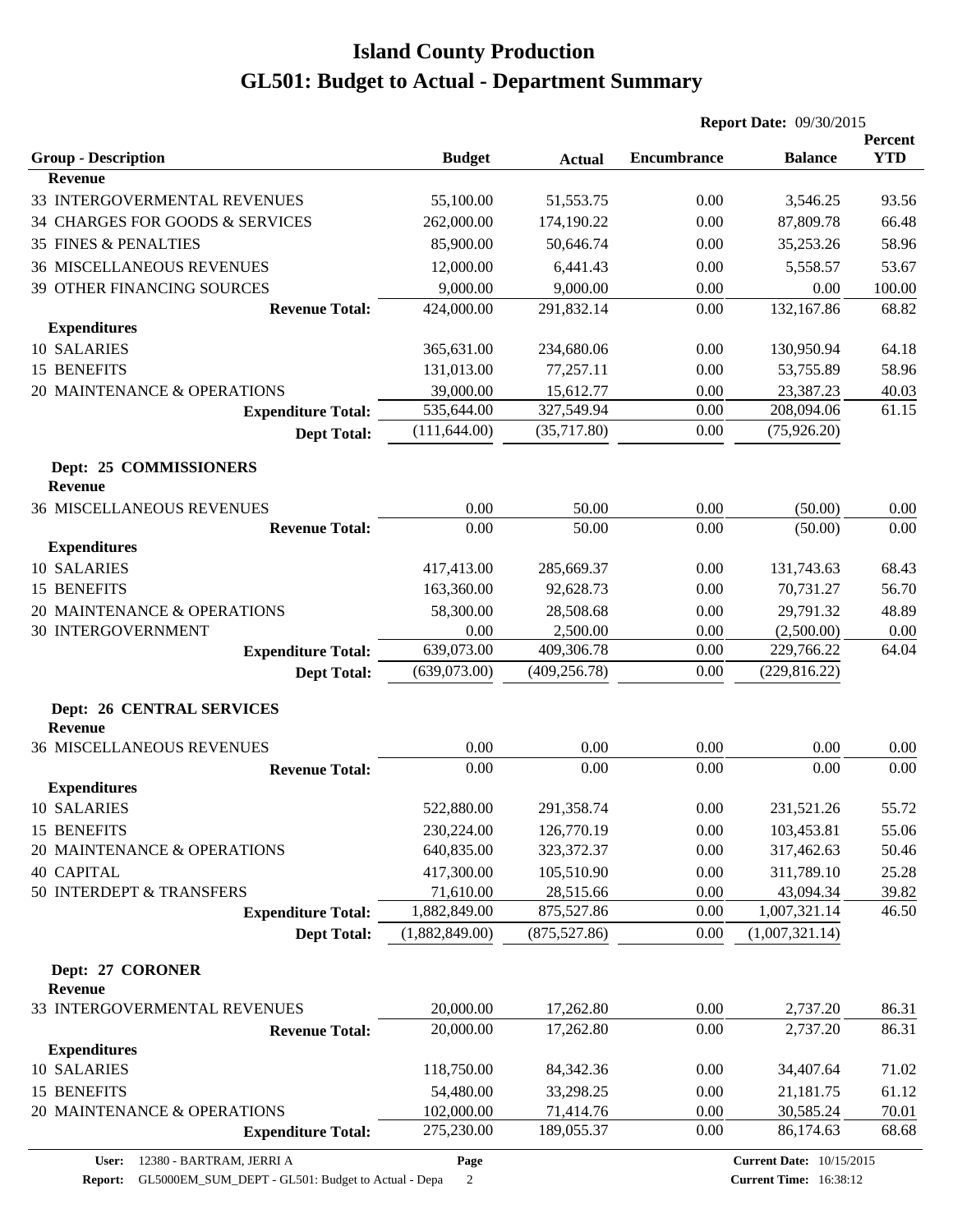|                                                 |                |               | <b>Report Date: 09/30/2015</b> |                |            |  |
|-------------------------------------------------|----------------|---------------|--------------------------------|----------------|------------|--|
|                                                 |                |               |                                |                | Percent    |  |
| <b>Group - Description</b>                      | <b>Budget</b>  | <b>Actual</b> | <b>Encumbrance</b>             | <b>Balance</b> | <b>YTD</b> |  |
| <b>Dept Total:</b>                              | (255, 230.00)  | (171, 792.57) | 0.00                           | (83, 437.43)   |            |  |
| Dept: 28 FACILITIES MANAGEMENT                  |                |               |                                |                |            |  |
| <b>Revenue</b>                                  |                |               |                                |                |            |  |
| 34 CHARGES FOR GOODS & SERVICES                 | 75,720.00      | 22,692.15     | 0.00                           | 53,027.85      | 29.96      |  |
| 39 OTHER FINANCING SOURCES                      | 48,500.00      | 48,500.00     | 0.00                           | 0.00           | 100.00     |  |
| <b>Revenue Total:</b>                           | 124,220.00     | 71,192.15     | 0.00                           | 53,027.85      | 57.31      |  |
| <b>Expenditures</b>                             |                |               |                                |                |            |  |
| 10 SALARIES                                     | 500,984.00     | 330,695.04    | 0.00                           | 170,288.96     | 66.00      |  |
| 15 BENEFITS                                     | 254,401.00     | 133,805.57    | 0.00                           | 120,595.43     | 52.59      |  |
| 20 MAINTENANCE & OPERATIONS                     | 465,350.00     | 300,419.72    | 0.00                           | 164,930.28     | 64.55      |  |
| <b>Expenditure Total:</b>                       | 1,220,735.00   | 764,920.33    | 0.00                           | 455,814.67     | 62.66      |  |
| <b>Dept Total:</b>                              | (1,096,515.00) | (693, 728.18) | 0.00                           | (402, 786.82)  |            |  |
|                                                 |                |               |                                |                |            |  |
| Dept: 29 DISTRICT COURT<br><b>Revenue</b>       |                |               |                                |                |            |  |
| 33 INTERGOVERMENTAL REVENUES                    | 298,000.00     | 194,330.03    | 0.00                           | 103,669.97     | 65.21      |  |
| 34 CHARGES FOR GOODS & SERVICES                 |                | 162,232.20    | 0.00                           |                |            |  |
|                                                 | 211,500.00     |               |                                | 49,267.80      | 76.70      |  |
| <b>35 FINES &amp; PENALTIES</b>                 | 485,200.00     | 358,424.32    | 0.00                           | 126,775.68     | 73.87      |  |
| <b>36 MISCELLANEOUS REVENUES</b>                | 26,200.00      | 21,386.48     | 0.00                           | 4,813.52       | 81.62      |  |
| 39 OTHER FINANCING SOURCES                      | 50,000.00      | 50,000.00     | 0.00                           | 0.00           | 100.00     |  |
| <b>Revenue Total:</b>                           | 1,070,900.00   | 786,373.03    | 0.00                           | 284,526.97     | 73.43      |  |
| <b>Expenditures</b>                             |                |               |                                |                |            |  |
| 10 SALARIES                                     | 725,044.00     | 484,645.60    | 0.00                           | 240,398.40     | 66.84      |  |
| 15 BENEFITS                                     | 322,952.00     | 203,878.10    | 0.00                           | 119,073.90     | 63.12      |  |
| 20 MAINTENANCE & OPERATIONS                     | 141,010.00     | 85,663.64     | 0.00                           | 55,346.36      | 60.75      |  |
| <b>Expenditure Total:</b>                       | 1,189,006.00   | 774,187.34    | 0.00                           | 414,818.66     | 65.11      |  |
| <b>Dept Total:</b>                              | (118, 106.00)  | 12,185.69     | 0.00                           | (130, 291.69)  |            |  |
| Dept: 36 MISCELLANEOUS                          |                |               |                                |                |            |  |
| <b>Revenue</b>                                  |                |               |                                |                |            |  |
| 34 CHARGES FOR GOODS & SERVICES                 | 0.00           | (25.00)       | 0.00                           | 25.00          | 0.00       |  |
| <b>Revenue Total:</b>                           | 0.00           | (25.00)       | 0.00                           | 25.00          | 0.00       |  |
| <b>Expenditures</b>                             |                |               |                                |                |            |  |
| 10 SALARIES                                     | 10,669.00      | 7,227.43      | 0.00                           | 3,441.57       | 67.74      |  |
| 15 BENEFITS                                     | 49,113.00      | 38,637.25     | 0.00                           | 10,475.75      | 78.67      |  |
| 20 MAINTENANCE & OPERATIONS                     | 123,320.00     | 47,951.59     | 0.00                           | 75,368.41      | 38.88      |  |
| <b>30 INTERGOVERNMENT</b>                       | 62,677.00      | 100,177.75    | 0.00                           | (37,500.75)    | 159.83     |  |
| <b>Expenditure Total:</b>                       | 245,779.00     | 193,994.02    | 0.00                           | 51,784.98      | 78.93      |  |
| <b>Dept Total:</b>                              | (245,779.00)   | (194, 019.02) | 0.00                           | (51, 759.98)   |            |  |
|                                                 |                |               |                                |                |            |  |
| Dept: 39 PROSECUTING ATTORNEY<br><b>Revenue</b> |                |               |                                |                |            |  |
| 33 INTERGOVERMENTAL REVENUES                    | 227,733.00     | 133,517.80    | 0.00                           | 94,215.20      | 58.62      |  |
| 34 CHARGES FOR GOODS & SERVICES                 | 25,500.00      | 24,009.80     | 0.00                           | 1,490.20       | 94.15      |  |
| <b>35 FINES &amp; PENALTIES</b>                 | 400.00         | 1,144.92      | 0.00                           | (744.92)       | 286.23     |  |
| 39 OTHER FINANCING SOURCES                      | 13,000.00      | 13,000.00     | 0.00                           | 0.00           | 100.00     |  |
| <b>Revenue Total:</b>                           | 266,633.00     | 171,672.52    | 0.00                           | 94,960.48      | 64.38      |  |
|                                                 |                |               |                                |                |            |  |

**Report:** GL5000EM\_SUM\_DEPT - GL501: Budget to Actual - Depa 3

**Page**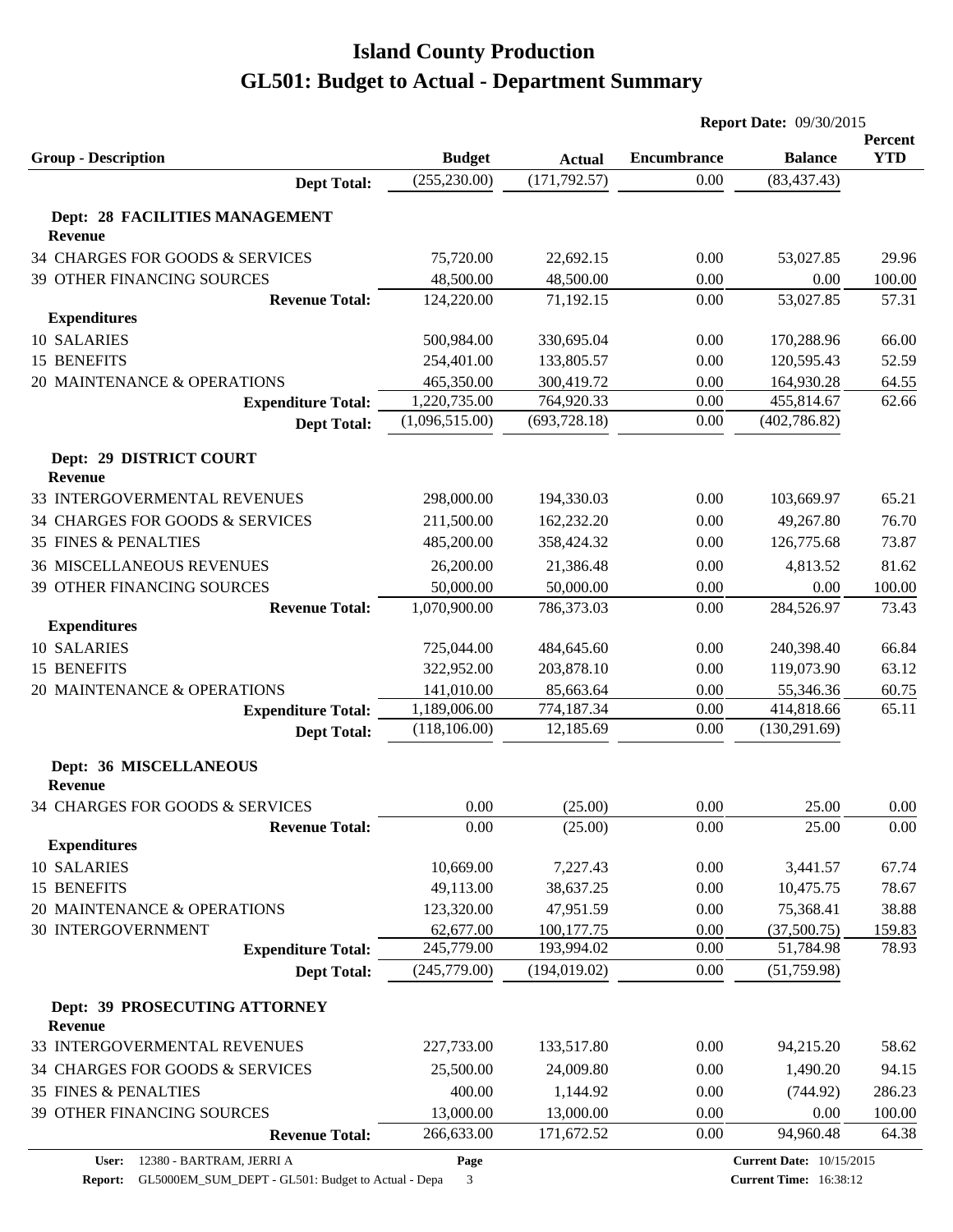|                                           |                |                | <b>Report Date: 09/30/2015</b> |                                 |                              |
|-------------------------------------------|----------------|----------------|--------------------------------|---------------------------------|------------------------------|
| <b>Group - Description</b>                | <b>Budget</b>  |                | <b>Encumbrance</b>             | <b>Balance</b>                  | <b>Percent</b><br><b>YTD</b> |
| <b>Expenditures</b>                       |                | <b>Actual</b>  |                                |                                 |                              |
| 10 SALARIES                               | 1,024,406.00   | 700,725.78     | 0.00                           | 323,680.22                      | 68.40                        |
| 15 BENEFITS                               | 410,274.00     | 254,964.71     | 0.00                           | 155,309.29                      | 62.14                        |
| 20 MAINTENANCE & OPERATIONS               | 110,466.00     | 65,936.71      | 0.00                           | 44,529.29                       | 59.68                        |
| <b>Expenditure Total:</b>                 | 1,545,146.00   | 1,021,627.20   | 0.00                           | 523,518.80                      | 66.11                        |
| <b>Dept Total:</b>                        | (1,278,513.00) | (849, 954.68)  | 0.00                           | (428, 558.32)                   |                              |
|                                           |                |                |                                |                                 |                              |
| Dept: 40 SHERIFF<br><b>Revenue</b>        |                |                |                                |                                 |                              |
| 32 LICENSES & PERMITS                     | 40,400.00      | 30,065.73      | 0.00                           | 10,334.27                       | 74.42                        |
| 33 INTERGOVERMENTAL REVENUES              | 724,522.00     | 753,834.36     | 0.00                           | (29,312.36)                     | 104.04                       |
| 34 CHARGES FOR GOODS & SERVICES           | 43,600.00      | 33,641.62      | 0.00                           | 9,958.38                        | 77.15                        |
| <b>35 FINES &amp; PENALTIES</b>           | 250.00         | 2,069.88       | 0.00                           | (1,819.88)                      | 827.95                       |
| <b>36 MISCELLANEOUS REVENUES</b>          | 10,000.00      | 114,437.59     | 0.00                           | (104, 437.59)                   | 1,144.37                     |
| <b>38 NONREVENUES</b>                     | 0.00           | 454.11         | 0.00                           | (454.11)                        | 0.00                         |
| 39 OTHER FINANCING SOURCES                | 725,000.00     | 726,575.61     | 0.00                           | (1,575.61)                      | 100.21                       |
| <b>Revenue Total:</b>                     | 1,543,772.00   | 1,661,078.90   | 0.00                           | (117,306.90)                    | 107.59                       |
| <b>Expenditures</b>                       |                |                |                                |                                 |                              |
| 10 SALARIES                               | 4,845,919.00   | 3,474,115.97   | 0.00                           | 1,371,803.03                    | 71.69                        |
| 15 BENEFITS                               | 1,821,231.00   | 1,091,683.39   | 0.00                           | 729,547.61                      | 59.94                        |
| 20 MAINTENANCE & OPERATIONS               | 930,081.00     | 733,649.99     | 0.00                           | 196,431.01                      | 78.88                        |
| <b>30 INTERGOVERNMENT</b>                 | 602,545.00     | 611,009.80     | 0.00                           | (8,464.80)                      | 101.40                       |
| <b>40 CAPITAL</b>                         | 104,368.00     | 146,709.34     | 0.00                           | (42, 341.34)                    | 140.56                       |
| 50 INTERDEPT & TRANSFERS                  | 62,900.00      | 18,440.82      | 0.00                           | 44,459.18                       | 29.31                        |
| <b>Expenditure Total:</b>                 | 8,367,044.00   | 6,075,609.31   | 0.00                           | 2,291,434.69                    | 72.61                        |
| <b>Dept Total:</b>                        | (6,823,272.00) | (4,414,530.41) | 0.00                           | (2,408,741.59)                  |                              |
| Dept: 41 SUPERIOR COURT<br><b>Revenue</b> |                |                |                                |                                 |                              |
| 30 USE OF FUND BALANCE/RESERVES           | 8,500.00       | 0.00           | 0.00                           | 8,500.00                        | 0.00                         |
| 32 LICENSES & PERMITS                     | 15,000.00      | 9,338.00       | 0.00                           | 5,662.00                        | 62.25                        |
| 33 INTERGOVERMENTAL REVENUES              | 284,575.00     | 173,955.53     | 0.00                           | 110,619.47                      | 61.12                        |
| 34 CHARGES FOR GOODS & SERVICES           | 18,000.00      | 14,191.43      | 0.00                           | 3,808.57                        | 78.84                        |
| <b>36 MISCELLANEOUS REVENUES</b>          | 0.00           | 1,117.84       | 0.00                           |                                 |                              |
| <b>Revenue Total:</b>                     | 326,075.00     | 198,602.80     | 0.00                           | (1, 117.84)<br>127,472.20       | 0.00<br>60.90                |
| <b>Expenditures</b>                       |                |                |                                |                                 |                              |
| 10 SALARIES                               | 829,640.00     | 543,153.56     | 0.00                           | 286,486.44                      | 65.46                        |
| 15 BENEFITS                               | 213,597.00     | 126,841.92     | 0.00                           | 86,755.08                       | 59.38                        |
| 20 MAINTENANCE & OPERATIONS               | 156,639.00     | 83,047.14      | 0.00                           | 73,591.86                       | 53.01                        |
| 50 INTERDEPT & TRANSFERS                  | 300,000.00     | 300,000.00     | 0.00                           | 0.00                            | 100.00                       |
| <b>Expenditure Total:</b>                 | 1,499,876.00   | 1,053,042.62   | 0.00                           | 446,833.38                      | 70.20                        |
| <b>Dept Total:</b>                        | (1,173,801.00) | (854, 439.82)  | 0.00                           | (319, 361.18)                   |                              |
| <b>Dept: 42 TREASURER</b>                 |                |                |                                |                                 |                              |
| <b>Revenue</b>                            |                |                |                                |                                 |                              |
| 31 TAXES                                  | 91,000.00      | 124,086.95     | 0.00                           | (33,086.95)                     | 136.35                       |
| 34 CHARGES FOR GOODS & SERVICES           | 6,030.00       | 5,485.86       | 0.00                           | 544.14                          | 90.97                        |
| User:<br>12380 - BARTRAM, JERRI A         | Page           |                |                                | <b>Current Date: 10/15/2015</b> |                              |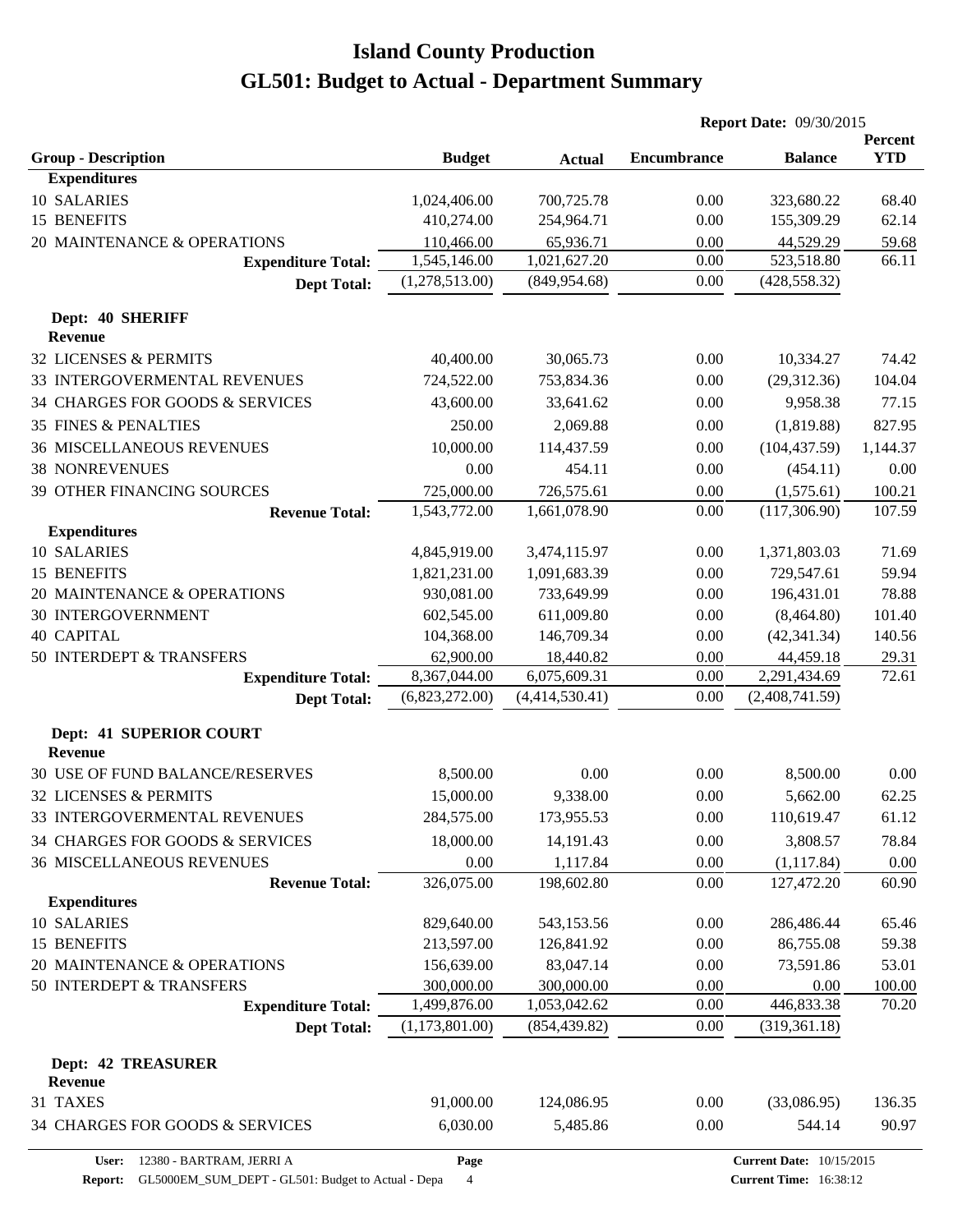|                                                   |               |               | <b>Report Date: 09/30/2015</b> |                                 |                       |  |
|---------------------------------------------------|---------------|---------------|--------------------------------|---------------------------------|-----------------------|--|
| <b>Group - Description</b>                        | <b>Budget</b> | <b>Actual</b> | <b>Encumbrance</b>             | <b>Balance</b>                  | Percent<br><b>YTD</b> |  |
| <b>36 MISCELLANEOUS REVENUES</b>                  | 552,000.00    | 358,166.61    | 0.00                           | 193,833.39                      | 64.88                 |  |
| <b>Revenue Total:</b>                             | 649,030.00    | 487,739.42    | 0.00                           | 161,290.58                      | 75.14                 |  |
| <b>Expenditures</b>                               |               |               |                                |                                 |                       |  |
| 10 SALARIES                                       | 408,233.00    | 265,984.07    | 0.00                           | 142,248.93                      | 65.15                 |  |
| 15 BENEFITS                                       | 162,689.00    | 96,058.25     | 0.00                           | 66,630.75                       | 59.04                 |  |
| 20 MAINTENANCE & OPERATIONS                       | 66,775.00     | 45,910.54     | 0.00                           | 20,864.46                       | 68.75                 |  |
| <b>40 CAPITAL</b>                                 | 1,500.00      | 0.00          | 0.00                           | 1,500.00                        | 0.00                  |  |
| <b>60 DEBT SERVICE</b>                            | 5,000.00      | 1,394.15      | 0.00                           | 3,605.85                        | 27.88                 |  |
| <b>Expenditure Total:</b>                         | 644,197.00    | 409,347.01    | 0.00                           | 234,849.99                      | 63.54                 |  |
| <b>Dept Total:</b>                                | 4,833.00      | 78,392.41     | 0.00                           | (73, 559.41)                    |                       |  |
| Dept: 47 BUDGET<br><b>Expenditures</b>            |               |               |                                |                                 |                       |  |
| 10 SALARIES                                       | 49,600.00     | 34,043.15     | 0.00                           | 15,556.85                       | 68.63                 |  |
| 15 BENEFITS                                       | 14,071.00     | 8,985.83      | 0.00                           | 5,085.17                        | 63.86                 |  |
| 20 MAINTENANCE & OPERATIONS                       | 5,150.00      | 3,864.88      | 0.00                           | 1,285.12                        | 75.04                 |  |
| <b>Expenditure Total:</b>                         | 68,821.00     | 46,893.86     | 0.00                           | 21,927.14                       | 68.13                 |  |
| <b>Dept Total:</b>                                | (68, 821.00)  | (46,893.86)   | 0.00                           | (21, 927.14)                    |                       |  |
| Dept: 48 EMERGENCY MANAGEMENT<br><b>Revenue</b>   |               |               |                                |                                 |                       |  |
| 33 INTERGOVERMENTAL REVENUES                      | 122,500.00    | 144,208.28    | 0.00                           | (21,708.28)                     | 117.72                |  |
| <b>Revenue Total:</b>                             | 122,500.00    | 144,208.28    | 0.00                           | (21,708.28)                     | 117.72                |  |
| <b>Expenditures</b>                               |               |               |                                |                                 |                       |  |
| 10 SALARIES                                       | 59,544.00     | 39,577.43     | 0.00                           | 19,966.57                       | 66.46                 |  |
| 15 BENEFITS                                       | 13,931.00     | 8,520.14      | 0.00                           | 5,410.86                        | 61.15                 |  |
| 20 MAINTENANCE & OPERATIONS                       | 134,930.00    | 105,225.84    | 0.00                           | 29,704.16                       | 77.98                 |  |
| <b>Expenditure Total:</b>                         | 208,405.00    | 153,323.41    | 0.00                           | 55,081.59                       | 73.56                 |  |
| <b>Dept Total:</b>                                | (85,905.00)   | (9,115.13)    | 0.00                           | (76, 789.87)                    |                       |  |
| Dept: 53 PLANNING<br><b>Revenue</b>               |               |               |                                |                                 |                       |  |
| 32 LICENSES & PERMITS                             | 1,208,750.00  | 921,447.21    | 0.00                           | 287,302.79                      | 76.23                 |  |
| 33 INTERGOVERMENTAL REVENUES                      | 190,400.00    | 190,188.39    | 0.00                           | 211.61                          | 99.88                 |  |
| 34 CHARGES FOR GOODS & SERVICES                   | 588,715.00    | 488,875.49    | 0.00                           | 99,839.51                       | 83.04                 |  |
| <b>36 MISCELLANEOUS REVENUES</b>                  | 300.00        | 209.75        | 0.00                           | 90.25                           | 69.91                 |  |
| 39 OTHER FINANCING SOURCES                        | 67,000.00     | 67,000.00     | 0.00                           | 0.00                            | 100.00                |  |
| <b>Revenue Total:</b>                             | 2,055,165.00  | 1,667,720.84  | 0.00                           | 387,444.16                      | 81.14                 |  |
| <b>Expenditures</b>                               |               |               |                                |                                 |                       |  |
| 10 SALARIES                                       | 1,175,723.00  | 791,911.29    | 0.00                           | 383,811.71                      | 67.35                 |  |
| 15 BENEFITS                                       | 503,763.00    | 306,445.57    | 0.00                           | 197,317.43                      | 60.83                 |  |
| 20 MAINTENANCE & OPERATIONS                       | 265,039.00    | 212,560.54    | 0.00                           | 52,478.46                       | 80.19                 |  |
| <b>Expenditure Total:</b>                         | 1,944,525.00  | 1,310,917.40  | 0.00                           | 633,607.60                      | 67.41                 |  |
| <b>Dept Total:</b>                                | 110,640.00    | 356,803.44    | 0.00                           | (246, 163.44)                   |                       |  |
| Dept: 54 GENERAL SERVICES ADMIN<br><b>Revenue</b> |               |               |                                |                                 |                       |  |
| 32 LICENSES & PERMITS                             | 18,200.00     | 16,478.00     | 0.00                           | 1,722.00                        | 90.53                 |  |
| User: 12380 - BARTRAM, JERRI A                    | Page          |               |                                | <b>Current Date: 10/15/2015</b> |                       |  |